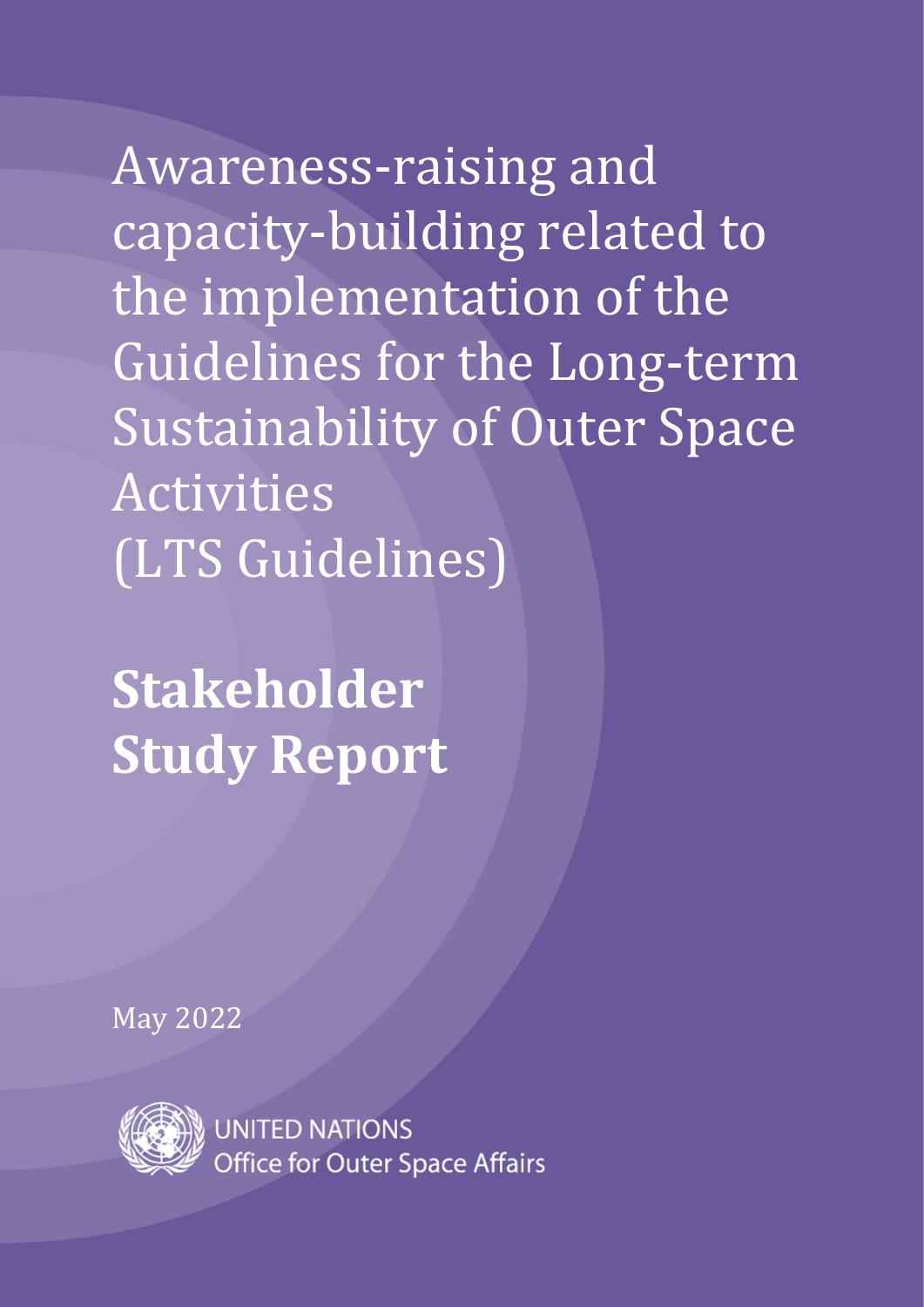The UNOOSA project *"Awareness-raising and capacity-building related to the implementation of the LTS Guidelines"* was made possible through the generous support of the Government of the United Kingdom.



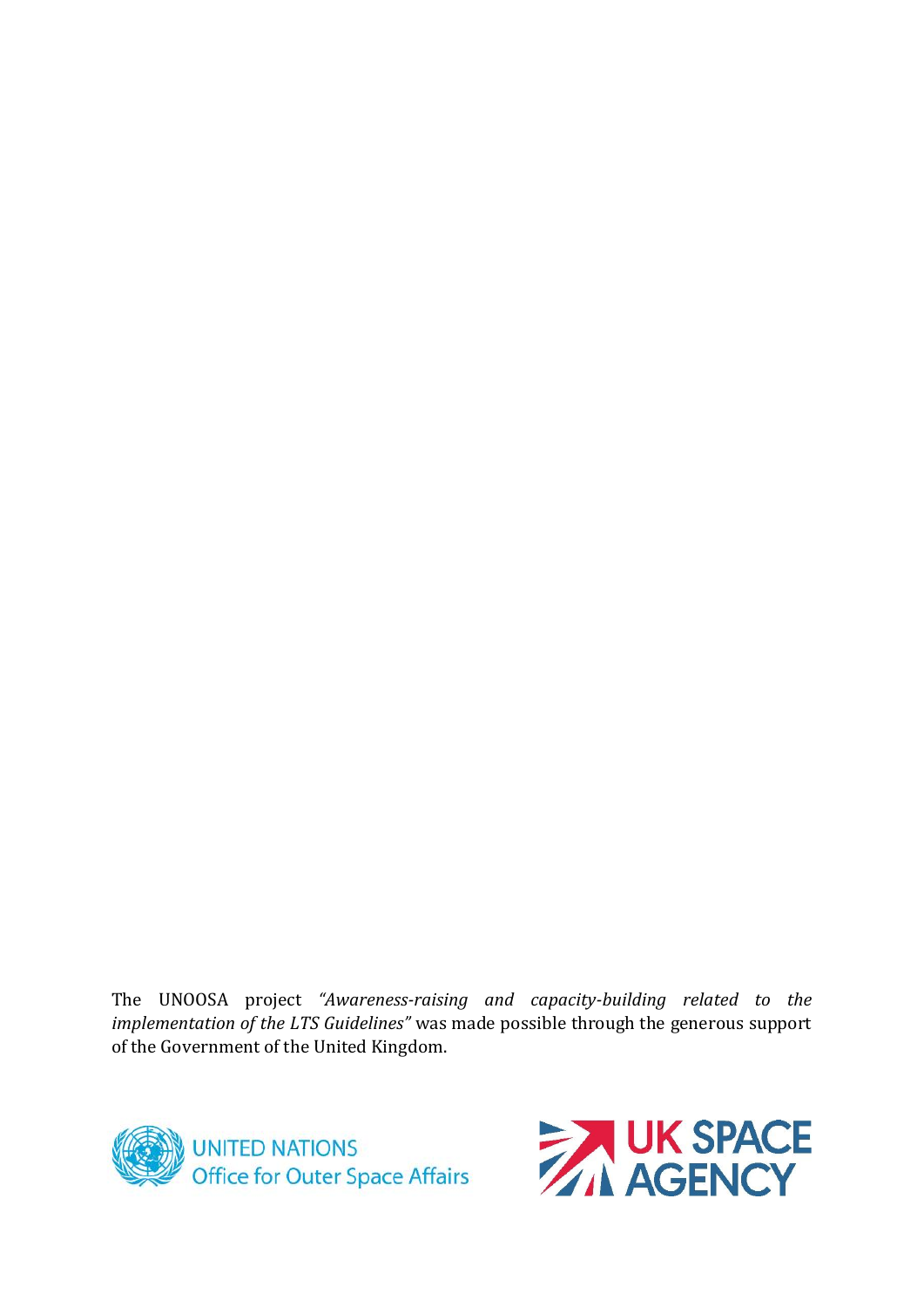# **Contents**

| L                                                                               | Institutional set-up - the role of public institutions in the enhancement of |  |
|---------------------------------------------------------------------------------|------------------------------------------------------------------------------|--|
| II.                                                                             |                                                                              |  |
| III.                                                                            |                                                                              |  |
| IV.                                                                             |                                                                              |  |
|                                                                                 |                                                                              |  |
| $\mathbf{I}$ .                                                                  |                                                                              |  |
| II.                                                                             |                                                                              |  |
| III.                                                                            |                                                                              |  |
| IV.                                                                             |                                                                              |  |
| Section C: International cooperation, capacity-building and awareness 22        |                                                                              |  |
| $\mathbf{I}$ .                                                                  | International cooperation and exchange of information and experience  22     |  |
| II.                                                                             |                                                                              |  |
| III.                                                                            |                                                                              |  |
|                                                                                 |                                                                              |  |
|                                                                                 |                                                                              |  |
|                                                                                 |                                                                              |  |
| States members of the Committee on the Peaceful Uses of Outers Space (COPUOS)33 |                                                                              |  |
|                                                                                 |                                                                              |  |
|                                                                                 |                                                                              |  |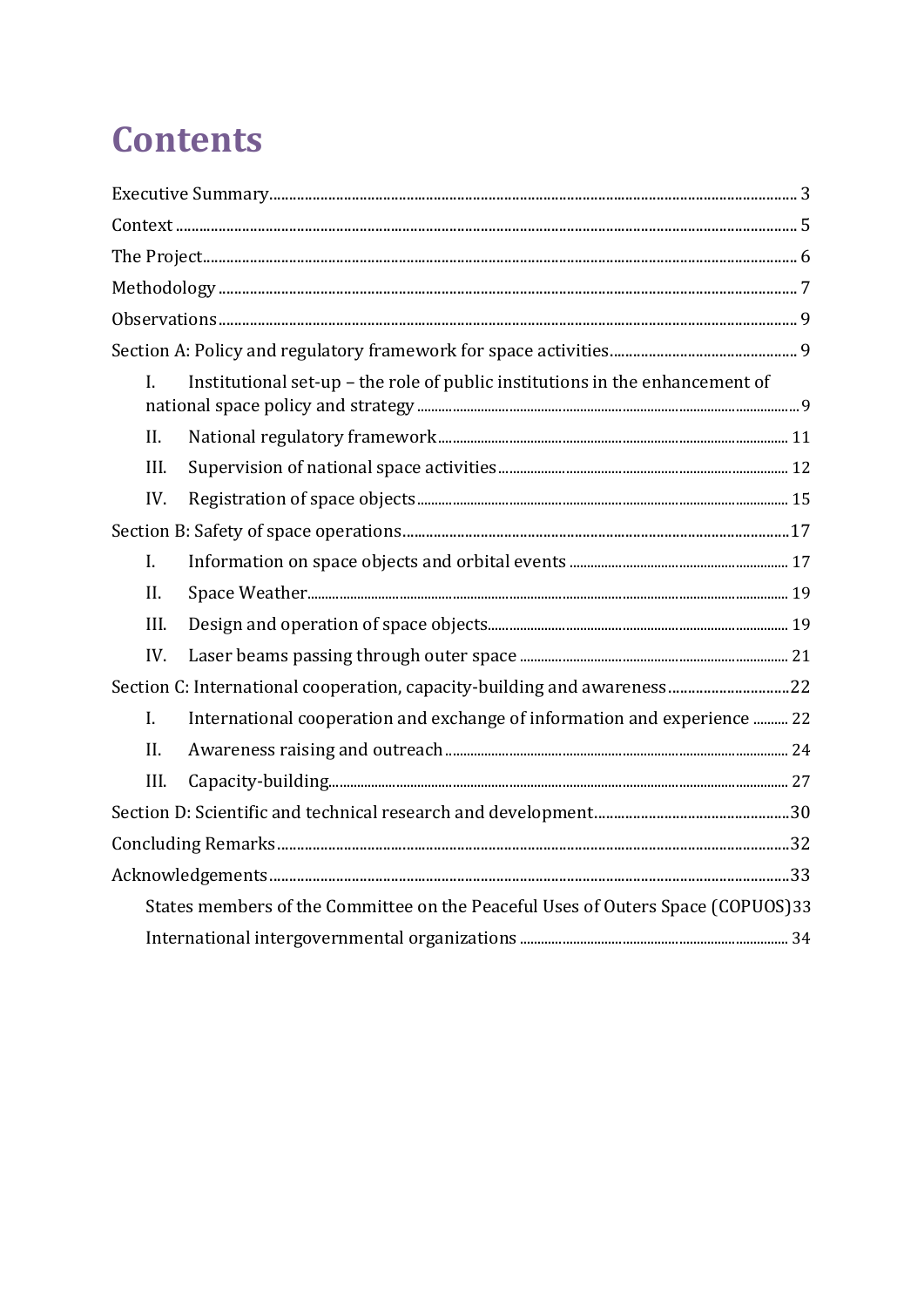# <span id="page-3-0"></span>**Executive Summary**

In 2021, the United Nations Office for Outer Space Affairs (UNOOSA), with generous support from the Government of the United Kingdom, established a project entitled "*Awareness-raising and capacity-building related to the implementation of the LTS Guidelines".* The Project has been implemented in two phases.

In the first phase, UNOOSA organized a series of events convening space stakeholders to exchange experiences and to collect operational case-studies on the implementation of the Guidelines for the Long-term Sustainability of Outer Space Activities of the Committee on the Peaceful Uses of Outer Space (COPUOS). UNOOSA also released a user-friendly publication of, and an infographic series on, the Guidelines for the Long-term Sustainability of Outer Space Activities, available on a dedicated [website.](https://spacesustainability.unoosa.org/)

Starting in November 2021, the second phase focused on the preparation of a stakeholder study report on the implementation of the Guidelines. UNOOSA held 42 anonymous interviews asking States members of the Committee on the Peaceful Uses of Outer Space and international intergovernmental organizations about implementation experiences, challenges they had faced in implementing the Guidelines, actions that might improve implementation, and assistance they might need for further implementation.

The present report highlights key elements captured from the various responses during the interviews.

Overall, interviewees considered the adoption of the Guidelines by COPUOS a landmark achievement in space policy and space diplomacy, as well as an important step to protect outer space and ensure equitable access to the benefits that it provides.

When discussing **Section A** on policy and regulation framework for space activities*,* interviewees flagged the increasing attention being paid to safe and sustainable activities in space, including in the context of national space law and policy. In some jurisdictions, the Guidelines have already been formalized in national space strategies, policies and laws. In other cases, national experts are in the process of conducting studies on implementation of the Guidelines, including on proposed actions to adopt, amend and revise domestic rules and regulations. One challenge highlighted was, for instance, balancing legal robustness of the public sector and ad hoc flexibility to boost opportunities for industry and the private sector. Multiple interviewees, however, agreed that legal and regulatory certainty is one of the best incentives that a State can offer its space sector.

Interviewees highlighted that **Section B** on safety of space operations provides a clear list of what topics should be addressed to ensure the safety of space operations, something that had not previously existed at the international level. Interviewees expressed that while the Guidelines provided overall direction, it is the task of those that implement the Guidelines at the national or regional level to establish and document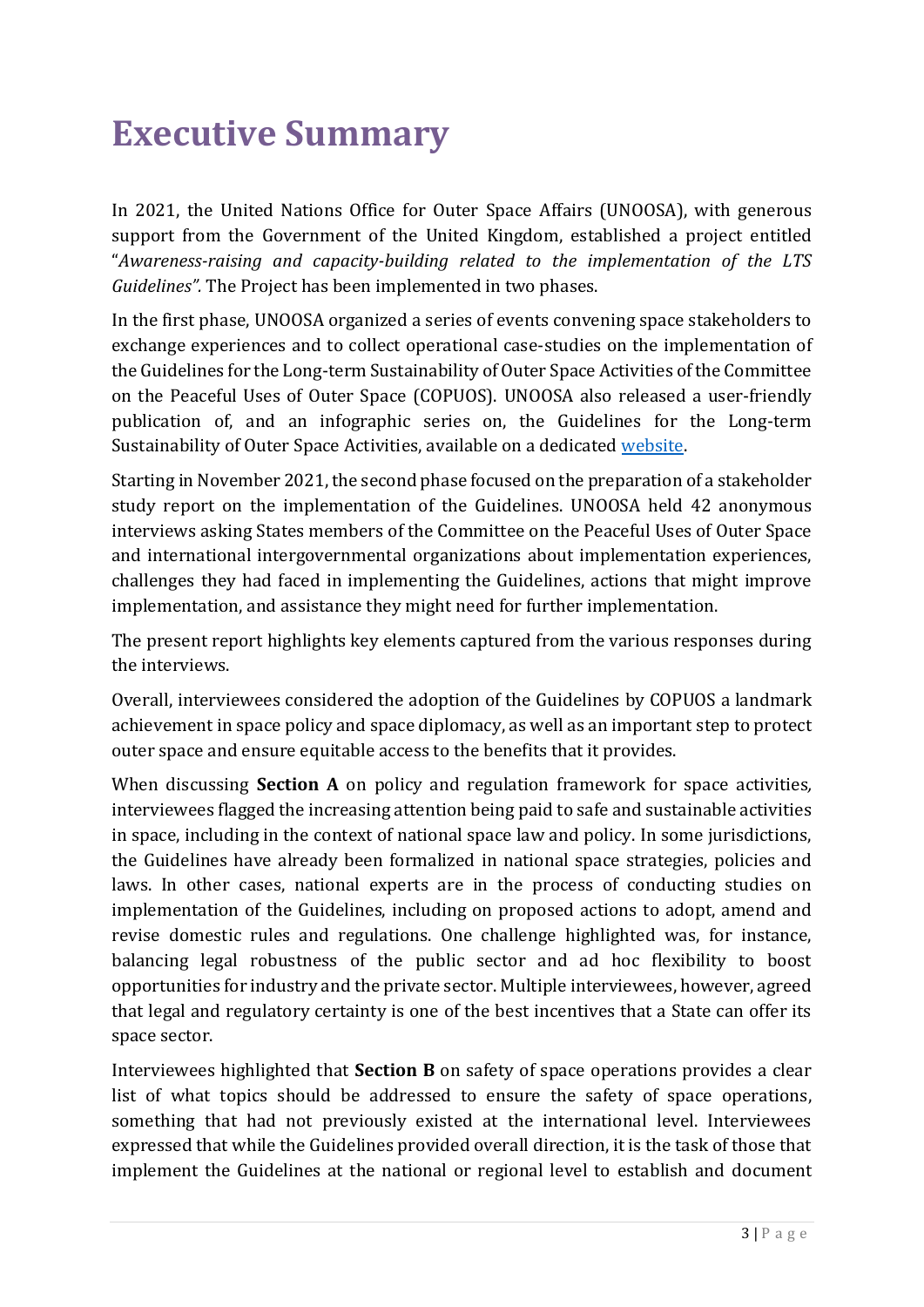deeper, more specific, technical implementation practices, which some interviewees flagged as challenging given the technical nature of this section. Among others, information sharing and cooperation were mentioned as conditions for success in this area of work.

**Section C** on international cooperation, capacity-building and awareness was indicated as one of the key building blocks for implementing the Guidelines. Interviewees highlighted many examples of international cooperation, including the open sharing of information and tools free of charge. They linked such cooperation and communication with increased trust and confidence-building within the international space community. They highlighted the importance of not working in silos, flagging, inter alia, the value of cooperation and knowledge sharing between international intergovernmental organizations supporting the Guidelines' implementation. Interviewees also highlighted the value of the public in general, and decision and policymakers specifically, understanding that space is no longer a niche area, with space applications and technology used in the daily lives of people around the globe.

On **Section D** on scientific and technical research and development, interviewees agreed on the importance of related activities. Interviewees shared that States with few space assets generally focus on applied sciences, meaning that their research activities need to address concrete, existing issues, and lead to practical solutions and direct socioeconomic benefits. It was also felt that when good sustainability practices are initiated at the research and development phase, they frequently continue and flow into the operational phases of space activities.

Overall, experiences shared throughout the interviews identify different elements. For some interviewees it was a priority to first develop a mutual understanding of the Guidelines, in order to then effectively raise awareness about them and to ensure their implementation, while other interviewees stressed the voluntary nature of the Guidelines, noting they would begin by implementing the "low-hanging fruit" and/or those Guidelines that best suited their national context. Transparent, efficient and direct communication and information sharing were elements that cut across all the Guidelines. Engagement of industry and the private sector was also highlighted across most sections, including examples of how companies can play a role in supporting and even encouraging institutional actors to implement the Guidelines, fostering sustainable practices.

Despite current international cooperation, capacity-building and awareness efforts, some stakeholders remain unaware of what they should do or from whom they can seek assistance when operationalizing the Guidelines. Interviewees stressed that there is a need for ongoing international, multi-stakeholder coordination, which may be supported by regional and international organizations.

More detailed observations are available in the report.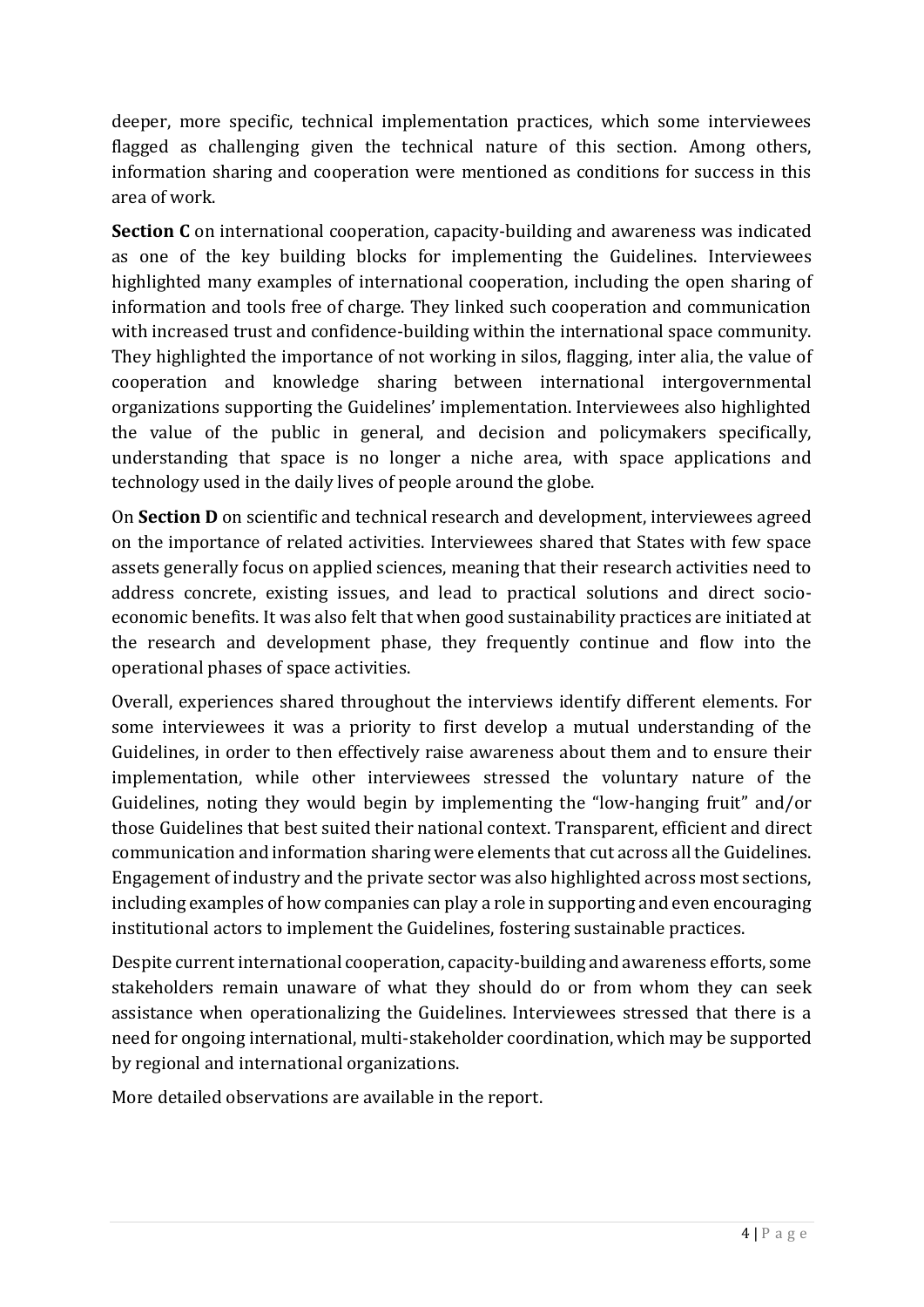### <span id="page-5-0"></span>**Context**

There have been increasing levels of interest in space in recent years, with record political and economic capital invested in space activities. Space may seem vast, but the orbits around Earth are a limited natural resource. The rapidly growing number of space activities, the proliferation of space debris, the increasing complexity of space operations, the emergence of large constellations, and the increased risks of collision and interference with the operation of space objects, are among the pivotal factors that have been recognized by the global space community as affecting the long-term sustainability of space activities.

The Working Group on the Long-term Sustainability of Outer Space Activities was established in 2010 under the Scientific and Technical Subcommittee of the Committee on the Peaceful Uses of Outer Space (COPUOS) [\(A/AC.105/958, para. 181\)](https://www.unoosa.org/oosa/oosadoc/data/documents/2010/aac.105/aac.105958_0.html) to identify areas of concern for the long-term sustainability of outer space activities, propose measures that could enhance sustainability, and produce voluntary guidelines to reduce risks to the long-term sustainability of outer space activities.

In June 2019, the Guidelines for the Long-term Sustainability of Outer Space Activities, which had been negotiated by the Working Group on the Long-term Sustainability of Outer Space Activities, were adopted by COPUOS [\(A/74/20, para. 163 and annex II\)](https://www.unoosa.org/oosa/oosadoc/data/documents/2019/a/a7420_0.html). At the same session, the Committee also decided to establish a new working group under the long-term sustainability agenda item of the Scientific and Technical Subcommittee  $(A/74/20,$  para. 165). The Guidelines were subsequently addressed at the United Nations General Assembly level. 1

The United Nations Office for Outer Space Affairs (UNOOSA) collaborates with stakeholders from across the global space sector to promote safe and sustainable activities in space for the benefit of everyone, everywhere.

<sup>&</sup>lt;sup>1</sup> In operative paragraph 2 of Resolution 74/82, the United Nations General Assembly, "Welcomes with appreciation the adoption by the Committee of the preamble and 21 guidelines for the long-term sustainability of outer space activities, as contained in annex II to the report of the Committee, and the establishment, under a five-year workplan, of a working group under the agenda item on the long-term sustainability of outer space activities of the Scientific and Technical Subcommittee of the Committee, notes that the Committee encouraged States and international intergovernmental organizations to voluntarily take measures to ensure that the guidelines were implemented to the greatest extent feasible and practicable, and emphasizes that the Committee serves as the principal forum for continued institutionalized dialogue on issues related to the implementation and review of the guidelines".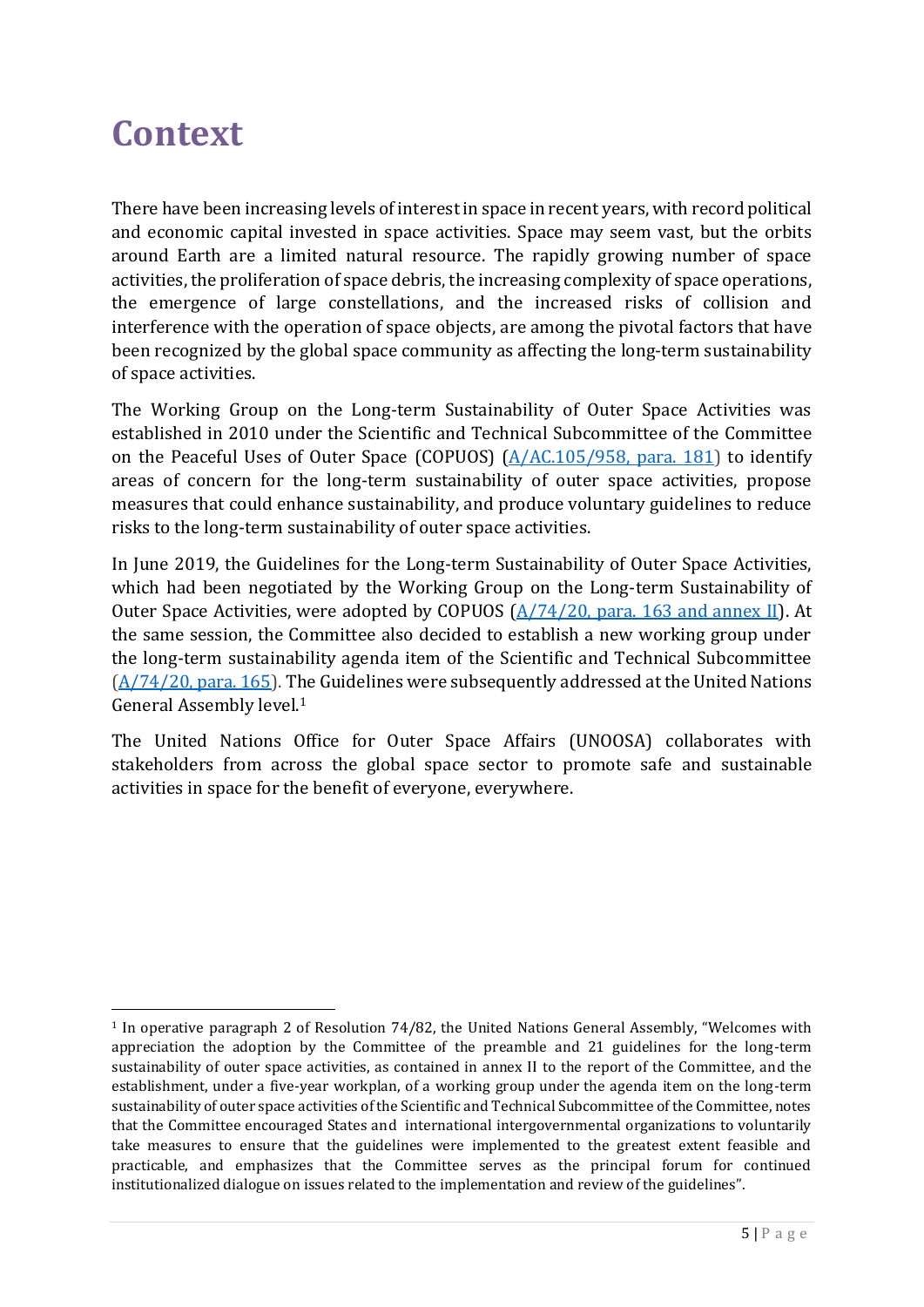### <span id="page-6-0"></span>**The Project**

In 2021, the United Nations Office for Outer Space Affairs (UNOOSA), with generous support from the Government of the United Kingdom, established a project entitled "*Awareness-raising and capacity-building related to the implementation of the LTS Guidelines".* The Project has been implemented in two phases.

In the first phase of the Project, UNOOSA organized three virtual events with the participation of various stakeholders of the global space community reflecting on their activities related to the Guidelines for the Long-term Sustainability of Outer Space Activities. UNOOSA also released a user-friendly publication of, and infographic series on, the Guidelines. Additionally, UNOOSA gathered and highlighted operational case studies focusing on how the Guidelines have been put into practice by industry and private sector, States, international intergovernmental organizations, non-governmental organizations, academia, and other entities. An [open call for case study collection,](https://spacesustainability.unoosa.org/content/multimedia-0) including the template for the case study submission, the publication and infographics, as well as other relevant information may be found on, and downloaded from, the [dedicated](https://spacesustainability.unoosa.org/)  [Project website \(spacesustainability.unoosa.org\).](https://spacesustainability.unoosa.org/)

In the second phase of the Project, UNOOSA conducted a series of interviews with States and international intergovernmental organizations focusing on their experiences in implementing the Guidelines. The information gathered in the interviews is found in the present stakeholder study report. The report compiles and shares information on experiences implementing the Guidelines, including challenges faced and potential capacity-building needs.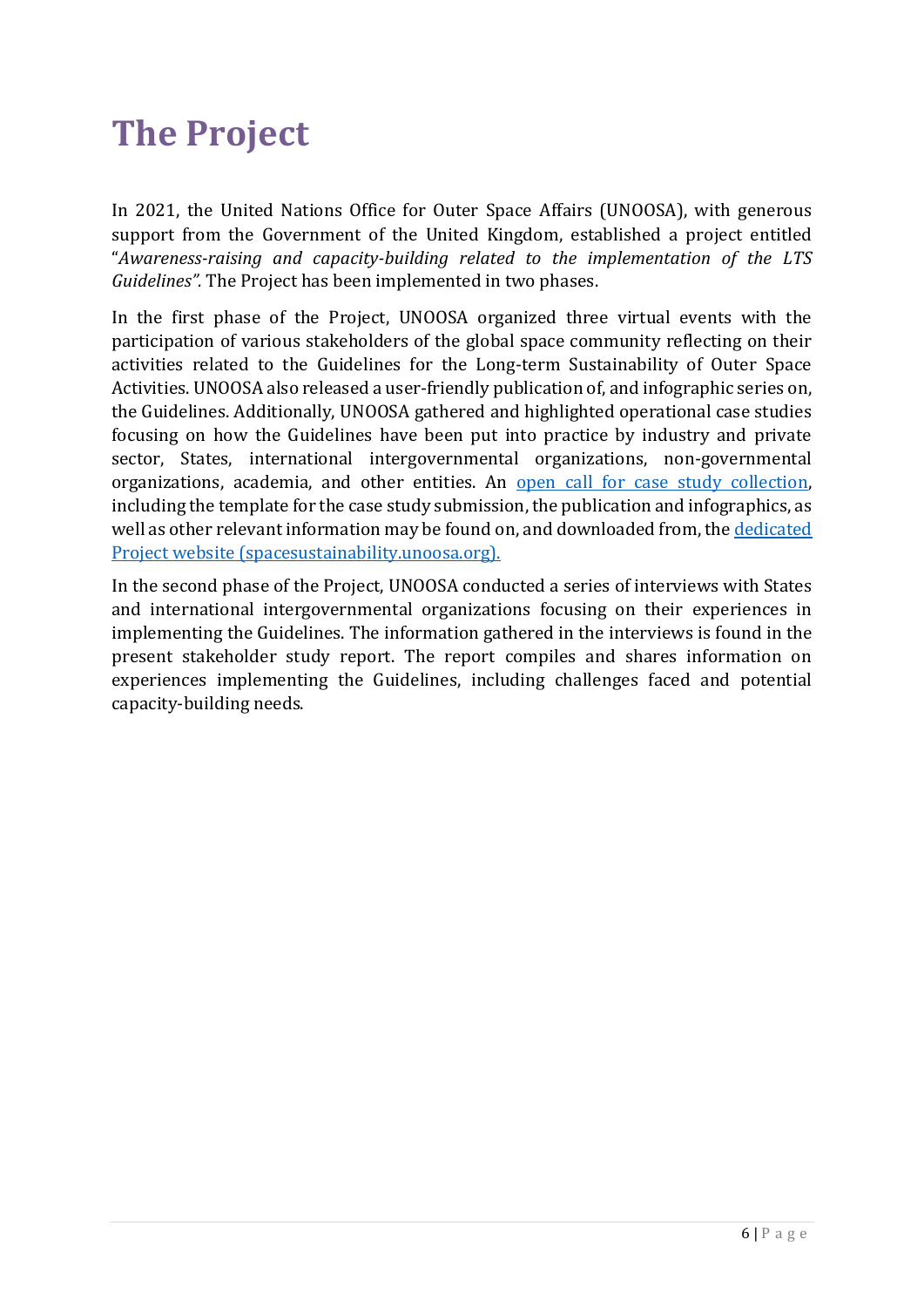# <span id="page-7-0"></span>**Methodology**

To facilitate an open and rich stakeholder engagement process, each interview was conducted in a confidential manner through an online platform.

A diverse selection of stakeholders was identified. All States members of the Committee on the Peaceful Uses of Outer Space Affairs (COPUOS) were invited to participate, as were a number of relevant international intergovernmental organizations. It was the decision of the States and international intergovernmental organizations who they wished to include in the interview. The United Nations Office for Outer Space Affairs (UNOOSA) advised the stakeholders to nominate national experts and representatives who have first-hand knowledge of, and/or direct experience in, implementing the Guidelines for the Long-term Sustainability of Outer Space Activities to participate in the interviews. Interviewees included experts from the science, technology, engineering, legal, policy, regulatory and diplomatic communities.

A total of 42 interviews took place, 37 with States members of COPUOS and five with international intergovernmental organization (see Acknowledgements for a full list of participating States and organizations). Altogether, UNOOSA engaged with eighty-eight representatives and space professionals from all geographic regions (see the chart below) on their implementation practices, their interpretations of the Guidelines, and their short- as well as long-term aspirations in connection with the Guidelines. Efforts were made to balance the views of interviewees representing the largest and most wellestablished space programmes, those representing medium-sized space programmes and those representing new or emerging space actors. 2



<sup>&</sup>lt;sup>2</sup> The report attempts to use neutral and balanced language to describe States, interviewees and the capabilities of space programmes. Efforts were made to reproduce terms used by the interviewees themselves and to avoid categorizing States or their space activities in ways they may not elect to categorize themselves. It is acknowledged, however, that not all interviewees or those reading the report may use or understand terminology in the same way.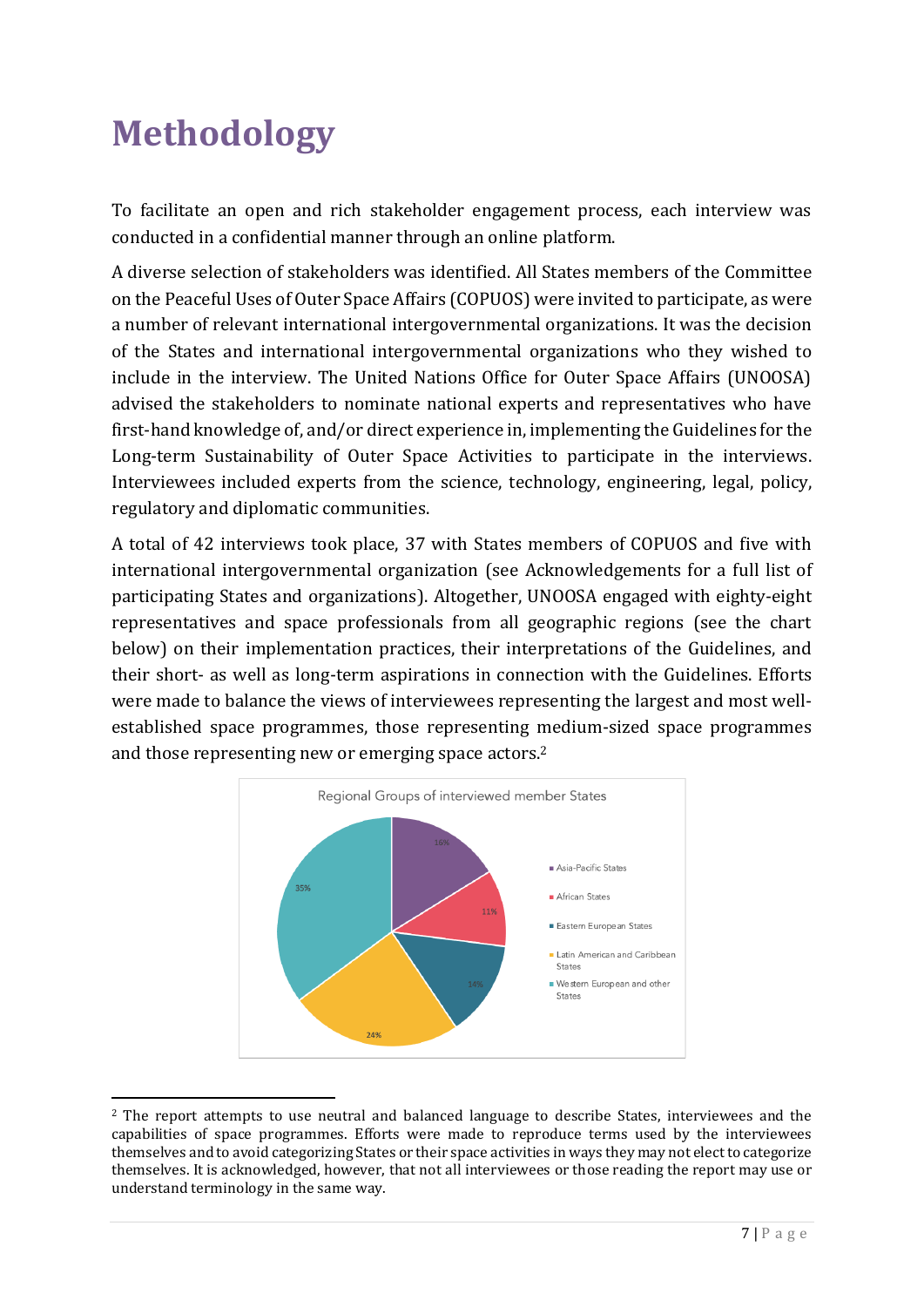UNOOSA was able to offer a dedicated number of interview slots benefiting from interpretations services. Interpretation was offered in all the official languages of the United Nations.

The interviews were conducted over a period of three months, from December 2021 to February 2022.

Each interview was framed around the four sections of the Guidelines for the Long-term Sustainability of Outer Space Activities (A-D) and the substantive preamble, with the same questions posed in each interview. Follow-up and clarification inquiries were also used.

The report focuses on anonymized analysis/summaries taken from interviews that:

- share implementation experiences of States so as to understand the applicability of the Guidelines in national contexts;
- demonstrate implementation challenges that States have experienced/are experiencing;
- contain views on any specific assistance that States consider necessary to help them implement the Guidelines; and
- present views on both short- and mid-term actions that could be taken to improve/drive forward LTS Guidelines implementation.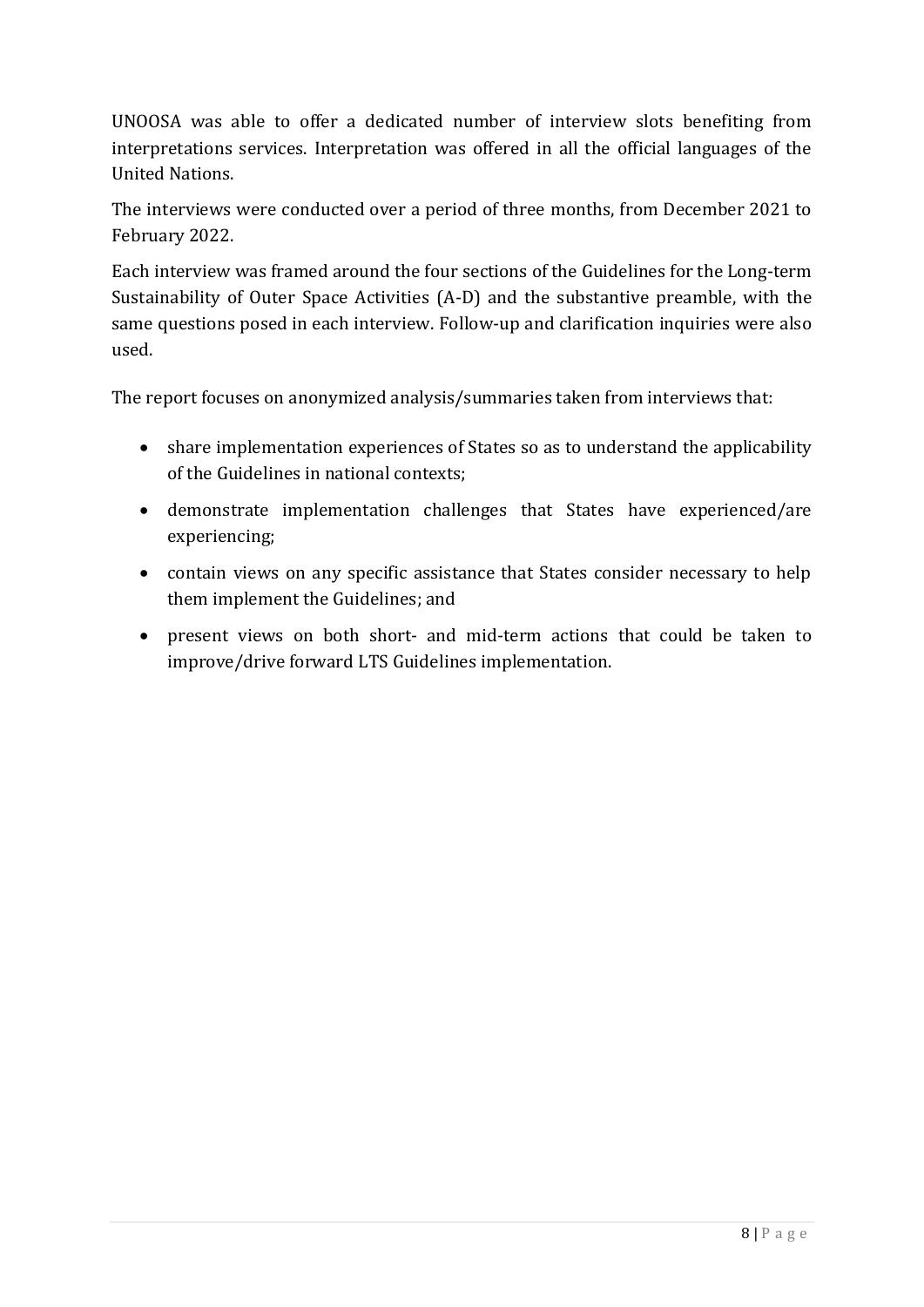# <span id="page-9-0"></span>**Observations**

This section of the stakeholder engagement study presents the views expressed during the interviews, capturing key elements from the various responses. The comments, opinions and the selected quotations are not attributed to the specific interviewees.

### <span id="page-9-1"></span>Section A: Policy and regulatory framework for space activities

<span id="page-9-2"></span>**I. Institutional set-up – the role of public institutions in the enhancement of national space policy and strategy**

> *"Addressing the implementation of the LTS Guidelines is like changing our country's philosophy and approach in carrying out outer space activities."*

Interviewed States maintain various **institutional systems** when it comes to managing and leading domestic space affairs and policy. Whether and how a country's institutional set-up might relate to the effectiveness of its implementation of the Guidelines for the Long-term Sustainability of Outer Space Activities was raised by States. During the interview process, the following public entities in charge of space affairs were described by interviewees.

- Some countries recognized the ultimate need for a *space agency* dedicated to a country's space capabilities. It is important to note, however, that the role of space agencies varies based on numerous factors. In nations with well-established space programmes, space agencies tend to be responsible for scientific and technical projects and activities with well-established facility and technical expertise, while guidance of space policy and supervision of the private sector usually remains with other ministerial institutions. In some cases, the main focus of space agencies was interinstitutional coordination and external representation in the context of space matters. In other instances, the space agencies' main task was to cooperate with industry and the private sector on funding, policy and regulation. There were even cases where space agencies had regulatory power over space activities. In countries where space agencies exist, they are usually the focal points in regional and international organizations. Their roles in awareness-raising and lobbying for a *space-driven public policy* through numerous media channels were also apparent.
- States interviewed also generally carried out their space activities with the involvement of up to *six relevant ministries,* usually with one department serving as a central coordinator. In most cases the central ministerial institution was the ministry of economy as a home for space affairs coordination. Other ministries in charge included: the research, science and education ministry; the climate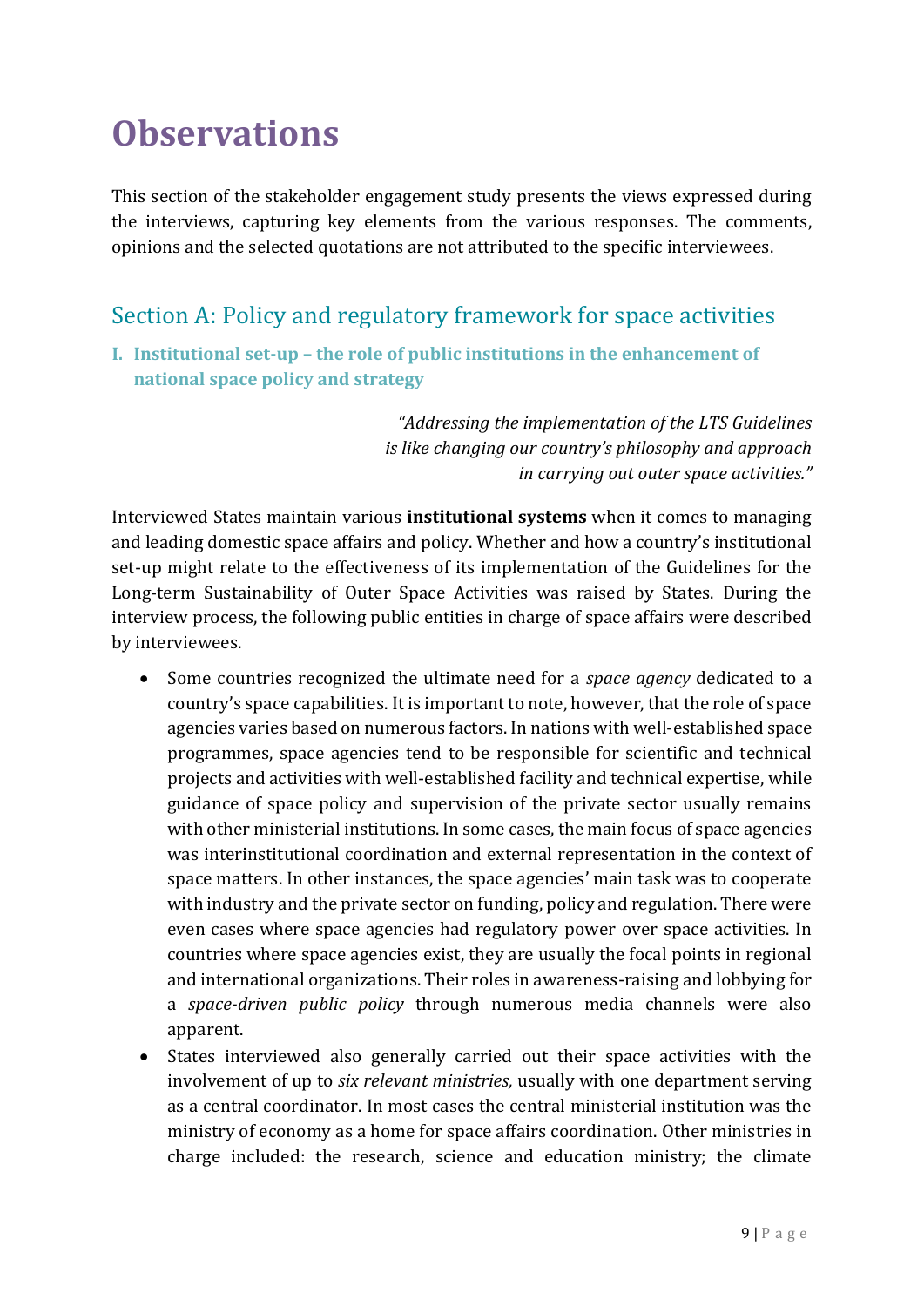ministry; the development and technology ministry; the ministry of transportation; and the foreign affairs (and trade) ministry.

- Some governmental officials from smaller States, who are responsible for liaison with the non-governmental sector, expressed that it was relatively easy for them to keep in touch with and monitor their non-governmental space entities, some even having direct and daily contact with them.
- Some States articulated that it is a challenge to exactly assess their country's space-eco system, as in many cases, non-governmental entities might not even know they carry out a "space activity". It, therefore, requires an extra effort and resources from the responsible authority to assess and register all related stakeholders and to maintain connection with them.
- Some interviewees stated that the scope of competences in terms of space activities are somewhat blurred between military and civilian institutions in their countries. The interviewees also stated that this dual-use characteristic can lead to challenges for the industry and the private sector, such as knowing who to talk to and how to navigate internal bureaucracy.
- Among some of the interviewed respondents, *research organizations / universities* were recognized as pivotal in their national space ecosystem. It was highlighted that in nations with few space capabilities, it is the technical university staff and students that put together satellites and operate them, with the help of the government. A State also elaborated on the initiative role that their technical university played in developing the country's first satellite, and it was that institution that later started running activities related to space in the country. State officials also hoped that such university could develop into a space agency later. In other cases, universities created spin-off companies leveraging their knowledge in the private sector (links with **Guidelines D.1**3).
- *National space committee* some States established an advisory body representing all space stakeholders in the country, including with interdisciplinary backgrounds. Such committees usually consist of various agencies and ministries that have a stake in space activities and include voices from space industry and the private sector. The aforementioned institutions help facilitate and direct information sharing on the needs and challenges of all stakeholders in the space field, while also undertaking high-level awarenessraising.
- The role of *representatives of Permanent Missions to the United Nations* was also highlighted by some interviewees, as Permanent Missions often provide the direct link to, or take the lead in, space diplomacy. The representatives of Permanent Missions in Vienna can have direct influence, inter alia, in discussions within the Working Group on the Long-term Sustainability of Outer Space Activities. As it was emphasized, sufficient reporting to the capital on the development of

<sup>3</sup> While references to links with specific Guidelines or sections of Guidelines are meant to highlight relevant connections, they do not represent an exhaustive list.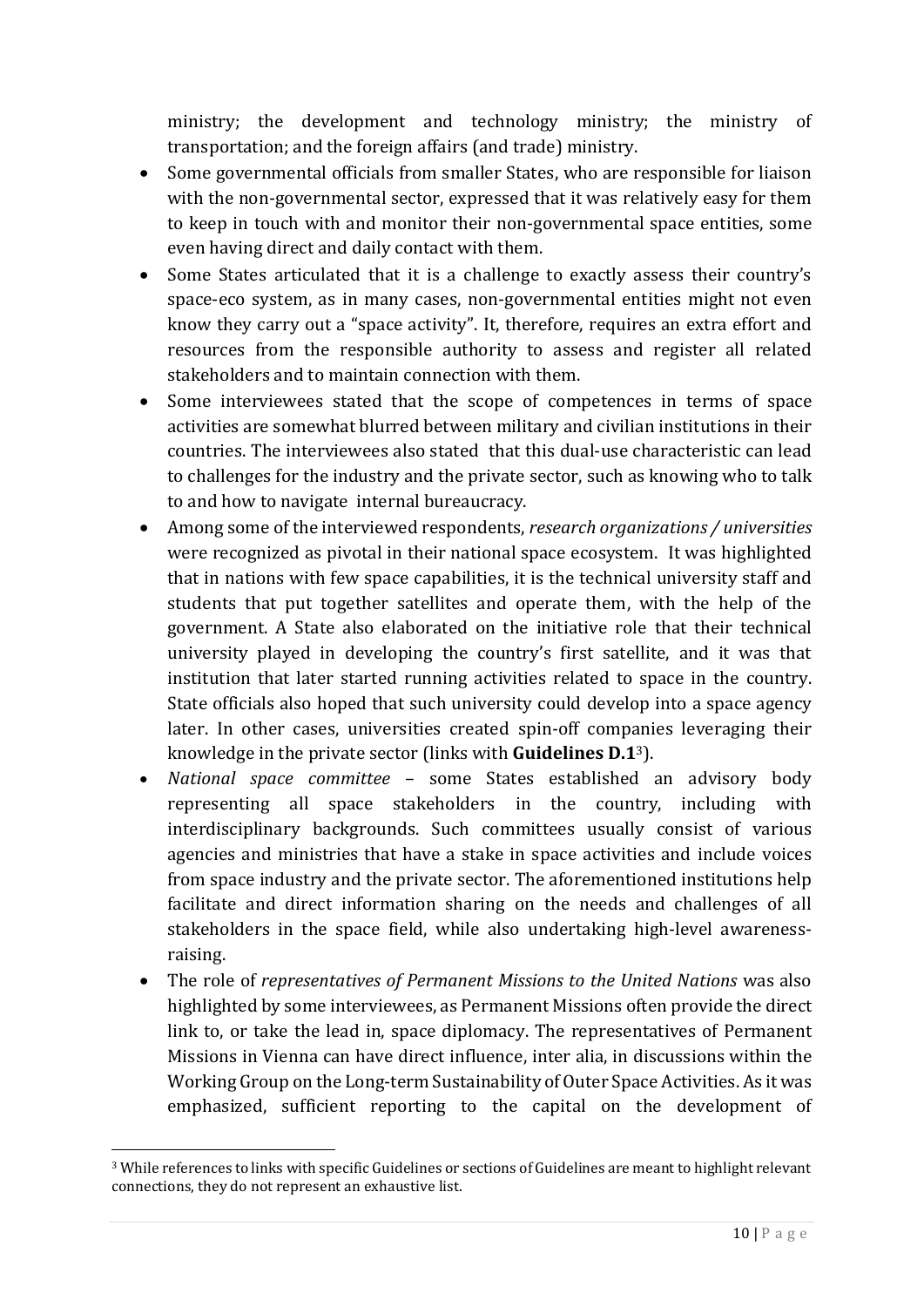international space policy, and on discussions related to the long-term sustainability of outer space activities, can influence a country's overall approach to the Guidelines.

#### <span id="page-11-0"></span>**II. National regulatory framework**

Ratification of international space law treaties was widely recognized by States as a first step to developing space activities. Some international intergovernmental organizations also highlighted their unilateral acts, accepting the rights and obligations of space law treaties to demonstrate the same level of responsibility as their Member States have.

The significance of formulating national space policy and space strategy as guidance for all stakeholders in the space domain, and for the public, was underlined during almost each interview. The sustainable and accountable use of space has received increasing recognition in such areas as specific space projects and programmes. The Guidelines as a driving instrument for internal space activities has also been acknowledged in some States' space policies and space strategies.

Despite being a fairly new and voluntary instrument, the Guidelines had already been referred to in national space law sources among some of the interviewed States. Other States expressed that their relevant domestic experts are in the process of conducting studies related to the implementation of the Guidelines, including the adoption, amendment and revision of domestic rules and regulations (**Guidelines A.1** and **A.2)**, in accordance with the instrument.

In connection with drafting and legislation of national regulatory frameworks, the following resources and elements were highlighted by interviewed States:

- Application of the [Sofia Guidelines for a Model Law](https://www.unoosa.org/pdf/limited/c2/AC105_C2_2013_CRP06E.pdf) on National Space Legislation of the International Law Association (ILA).
- Use of the dedicated webpage on the website of United Nations Office for Outer Space Affairs (UNOOSA) with the [collection of national space laws](https://www.unoosa.org/oosa/en/ourwork/spacelaw/nationalspacelaw/index.html) and the application of elements most fitting for national institutions and priorities during the drafting of national space laws. 4
- Bilateral consultations with international partners as an important element in the national space law drafting process.
- The role of international intergovernmental and regional organizations some international intergovernmental organizations can provide direct legal advice for their Member States upon request, and they can also create the necessary fora and networks to discuss experiences, concerns, lessons learnt and actual challenges. In this context, collaboration with the UNOOSA Space Law for New Space Actors project was mentioned as an existing avenue already available to Member States for capacity-building support and services.

<sup>4</sup> Updates to the national space law collection remain ongoing. UNOOSA welcomes further submissions by States in this regard.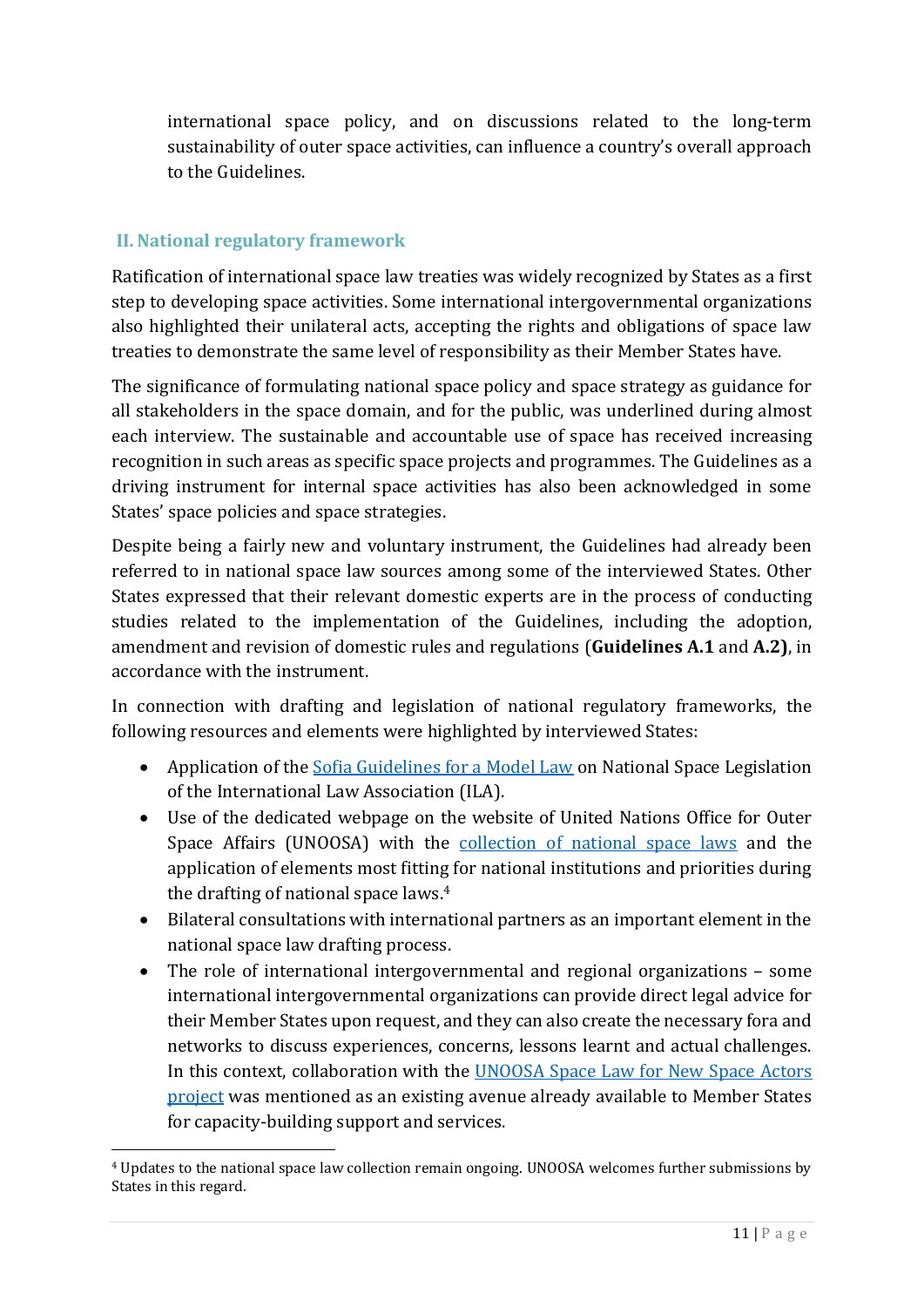• The need for national space law experts who are both aware of international policy directions and at the same time understand national perspectives, priorities and challenges was highlighted. Such skilled individuals are essential in guiding national governments in the space field. In order to train such experts, both interdisciplinary, and space law and policy focused courses are necessary, considering the widening scope and complexity of space activities worldwide.

The abovementioned points demonstrate strong interlinkages with the Guidelines in **Section C**.

Some interviewed States highlighted that they had done a national evaluation based on their implementation of the Guidelines, and they are planning to carry out periodical revisions. When asked about the ideal time between revisions, one representative stated that it is not a matter of intervals, but rather the scope and details of the re-evaluations that should be considered.

#### <span id="page-12-0"></span>**III. Supervision of national space activities**

*"…of course, we want sustainable space, but are we really ready as a country to impose a regulation which will be detrimental to our industry and companies, just for the sake of being more sustainable?"*

An overall challenge highlighted by interviewed States when discussing **Guideline A.3**  on supervising national space activities was balancing legal robustness of the public sector and ad hoc flexibility to boost opportunities for industry and the private sector. Some states highlighted that they do not want to overburden the private sector with administrative duties and extra costs because this could hinder space activities of private entities, but they still want to make sure that everything is done properly due to their responsibility for operators' activities. In general, however, it was frequently stated by interviewees, especially those from established space-faring nations, that "*legal certainty is one of the best incentives that a Member State can offer to its space sector*".

Elements raised when interviewees discussed legal certainty in connection with the nongovernmental space sector included: the need for national rules and regulations on space activities to be in place; the need for transparent and predictable licensing practices for the non-governmental sector; the need for established liaison channels with the relevant public authorities; and the need for additional ways to inform the space sector on their rights and obligations (e.g. publicly available, periodically updated websites, with clear, simple messaging, in both national and English languages).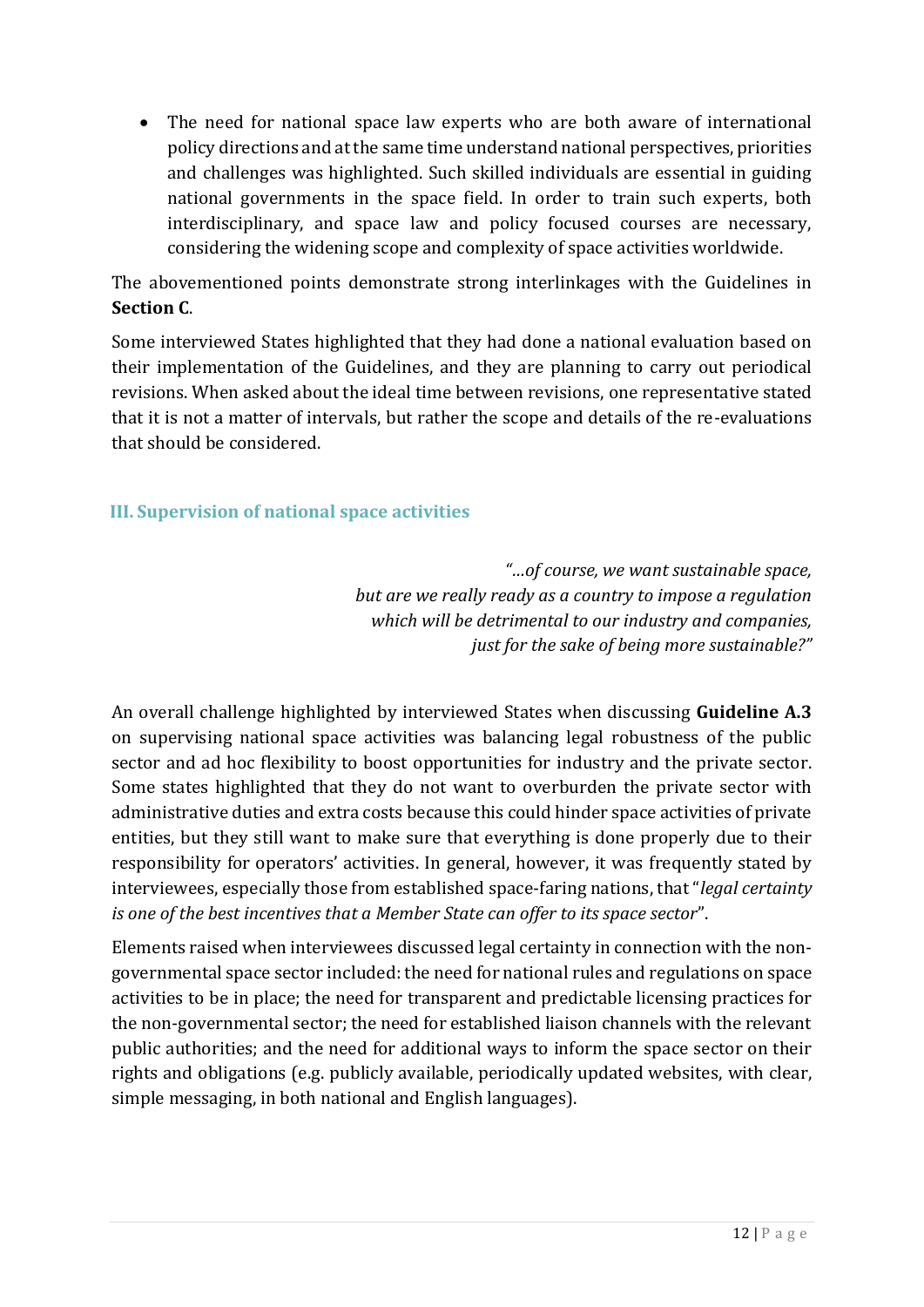In terms of supervision of national space activities through licensing practices, the following points were flagged during the interviews:

- There are several types of space activities that can be licensed by a State. Interviewees cited the licensing of a launch payload facility (in countries with such facility); the launches themselves (ignition into space); re-entry; payloads; and spacecraft (e.g. satellite) operation, etc.
- States with an established space sector usually have a central licensing procedure in place.
- Some States hope that licensing and inspection processes generate revenue for their space authority to inject back into their space programmes.
- Some State representatives expressed the view that making the licensing application a fast, predictable process, free of charge is something that incentivizes the establishment of a responsible and sustainable space sector.
- Separate licensing rules and requirements based on the purpose of the space activity, and size and activity of a space object, were present in some States' regulations. This means, for example, that purely scientific non-governmental operators, such as universities, might not have to pay for the application process, they may have a simplified process, or even an exemption from the authorization process or the insurance requirements, compared to commercial operators. Difference based on the size and activity of a space object included lower requirement for cubesats compared to constellations, for instance. Such separation often occurred in licensing frameworks.
- One respondent also emphasized that good licensing practices might be considered by customers as a credible indicator that a particular operator is a responsible space actor. In order, however, for this to be more of an incentive for the private sector to be sustainable, potential customers also need to be positioned to be able to demand that space operators follow good sustainability practices, such as those detailed in the Guidelines (links to **Guideline C.4**).
- States use different terminology to describe the authorization processes, which precedes license issuance. Some countries include in the administrative procedure an *Environmental Impact Assessment* (EIA)5, which emphasizes that an operator is required to assess the potential effects of its space activities, including on the Earth, in the atmosphere and in outer space prior to licensing, and needs to demonstrate to the authority that its activity is reliable, and it will be compliable with applicable international standards accepted by the given State. Additionally,

<sup>5</sup> The general meaning of Environmental Impact Assessment is found under the Convention on Environmental Impact assessment in a Transboundary Context (Espoo Convention), 25 February 1991. Accordingly, "Environmental Impact Assessment means a national procedure for evaluating the likely impact of a proposed activity on the environment".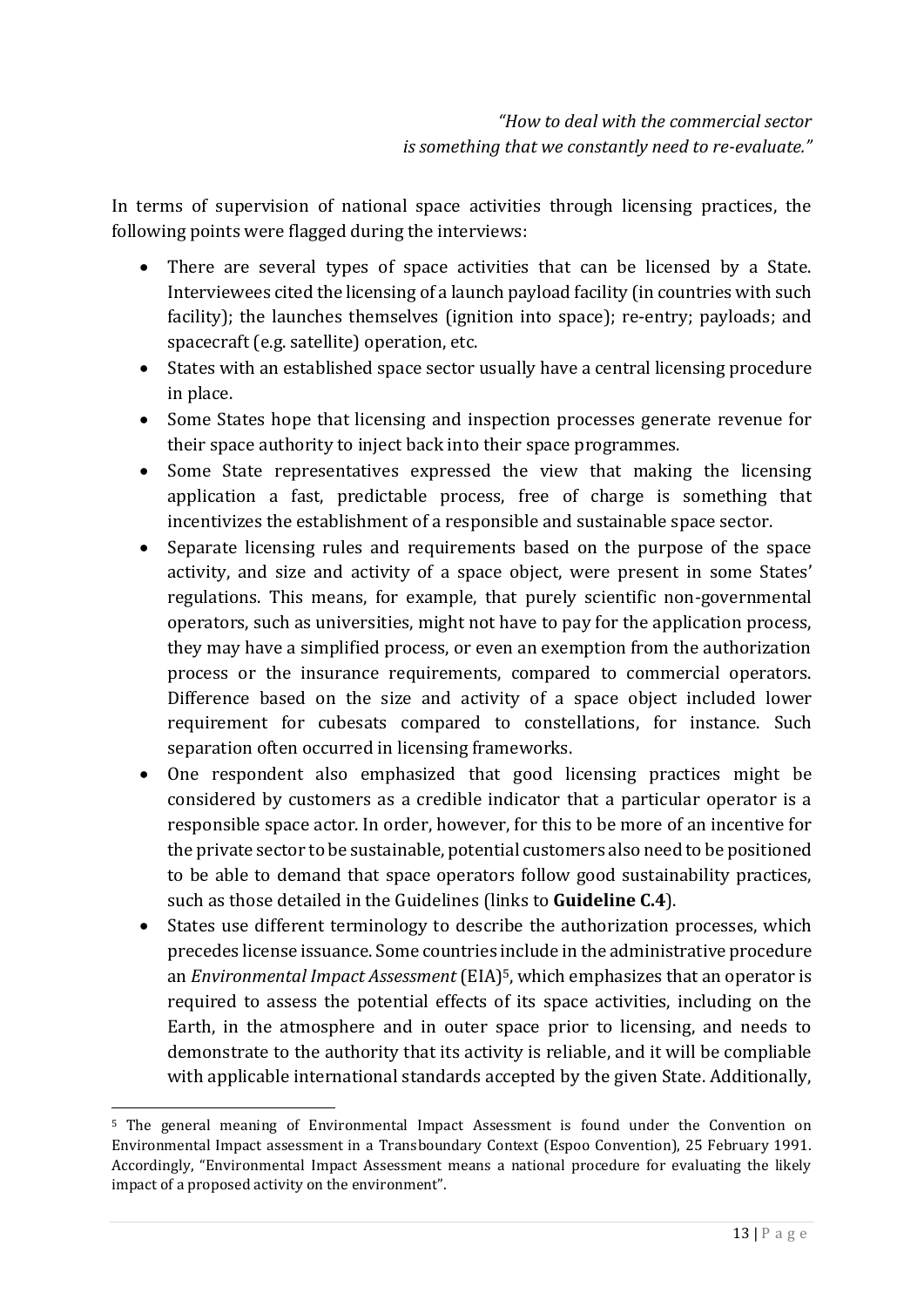during the space activities, the license authority can request additional environmental impact assessments to make sure that the activity is carried out in compliance with the authorization, or that there is no additional risk having appeared since the launch<sup>6</sup>. (Environmental impact assessments may be connected with, inter alia, **Guideline D.1**, in particular **paras. 2 and 3**.)

- One of the States interviewed elaborated on its voluntary pre-license engagement procedure, based on a traffic light system. This is a free service, provided by the regulator, and consists of an initial set of standardized questions that the applicant answers, on the regulator's publicly available website. By answering those questions, the regulator then forms an initial, non-binding, high level assessment and provides feedback on the safety risks. This procedure encourages potential operators to approach the regulator at the earliest possible time to discuss their ambitions, and to troubleshoot any obstacles at the early stage.
- A mutual and related challenge, widely referred to by interview respondents, is the growing complexity of space operations as space becomes increasingly accessible to all. In many cases governments do not have influence on how nongovernmental entities build their satellites (**Guideline B.8**) without specific licensing rules in place. In such instances, ad hoc decisions are made without the required monitoring, even though States are responsible for their operators' actions.
- National policies and regulations regarding the procurement of launch services were also underlined as challenges by some States who did not have their own launch capacity.
- Some States interviewed make a distinction between license requirements based on principles and core values, such as safety, orbital space debris, national interest, international obligations, responsibility, and security. A *flexibility clause* also appears in some jurisdictions, which allows the application of additional conditions to the license to mitigate risks not included in the regulation. Some interviewees expressed the view that it was challenging to translate the Guidelines into operational terms, including in the areas of licensing and regulating the nongovernmental sector.
- It was also emphasized that supervision activities require additional trained human resources and that small countries are less likely to have them.

*License revision* practices were also mentioned. They included making inspections at the operator's site once a year or more frequently, if the authority becomes aware of any problems. The inspection requests operators to demonstrate the health of their space objects and that they still have contacts with such objects; in another case, the relevant authority requests regular annual reports from the operators.

<sup>6</sup> The possibility of a third Environmental Impact Assessment, as described by one interviewee, can in some jurisdictions be initiated by the licensing authority in connection with the reentry or de-orbiting of the satellite, to make sure that reentry has not caused any impact on the Earth's environment.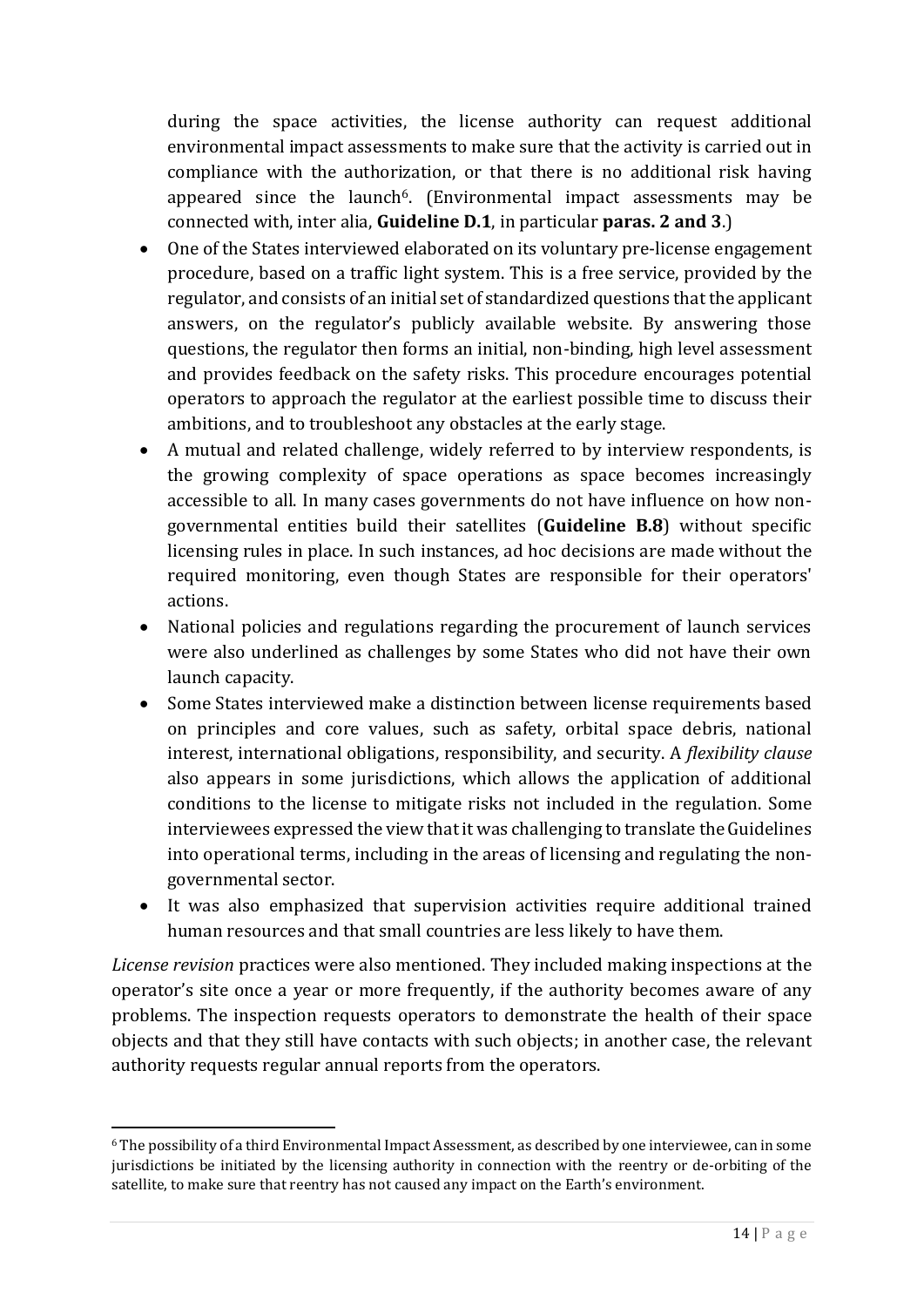A State interviewed also explained how international intergovernmental organizations can play a role in encouraging countries entering the space arena to implement the Guidelines. In the example given, the international intergovernmental organization financed and assisted the first satellite launch of a country. The international intergovernmental organization stipulated that the country's space law would need to be ready by the date of launch, convincing the national legislators of the need for a domestic space act to focus on safety of space operations. The domestic legal act came into force within a year.

*Engagement of industry and the private sector* was also highlighted by several interviewees. It emerged that these actors can foster sustainable practices by encouraging institutional actors to implement the Guidelines or support informationsharing in that regard.

One example described by an interviewee is a launcher company that abides by the Registration Convention through its State's requirements, and which may condition the launch of another country's satellite to a guarantee that the satellite would be registered by the contracting State. In case the State, that is otherwise not party of the Registration Convention, wants to become a space-faring nation and launch its satellite with that company, it must comply with the higher requirements of the launcher company. This experience shows that those actors that are guiding practices of the safe and sustainable use of space, standards, and obligations can directly affect other entities.

Another example illustrates the complex interplay between national regulation and industry and the private space sector. In this context, an emerging space-faring nation, at the beginning of drafting its national space act, asked for input from one of the largest space companies dealing with satellite design and operation. The company was asked to elaborate on the necessary conditions and incentives that the space industry and private sector needed, so an attractive market could be created for them.

Continuous communication and consultation with the private sector are necessary to fully understand evolving challenges in space activities. National chambers of commerce, trade associations, and international coalitions were suggested as various types of advocacy institutions that can act as intermediaries between government and the private sector, representing the interest of the industry. In all these associations, the Guidelines can be, and in some cases are already, used as a major consensus document to point to universally agreed, safe and sustainable actions in outer space.

#### <span id="page-15-0"></span>**IV. Registration of space objects**

*"Registration triggers a lot of practical questions that will have to be addressed at COPUOS."*

The [Convention on Registration of Objects Launched into Outer Space](https://www.unoosa.org/oosa/en/ourwork/spacelaw/treaties/registration-convention.html) entered into force in 1976. States and international intergovernmental organizations that agree to abide by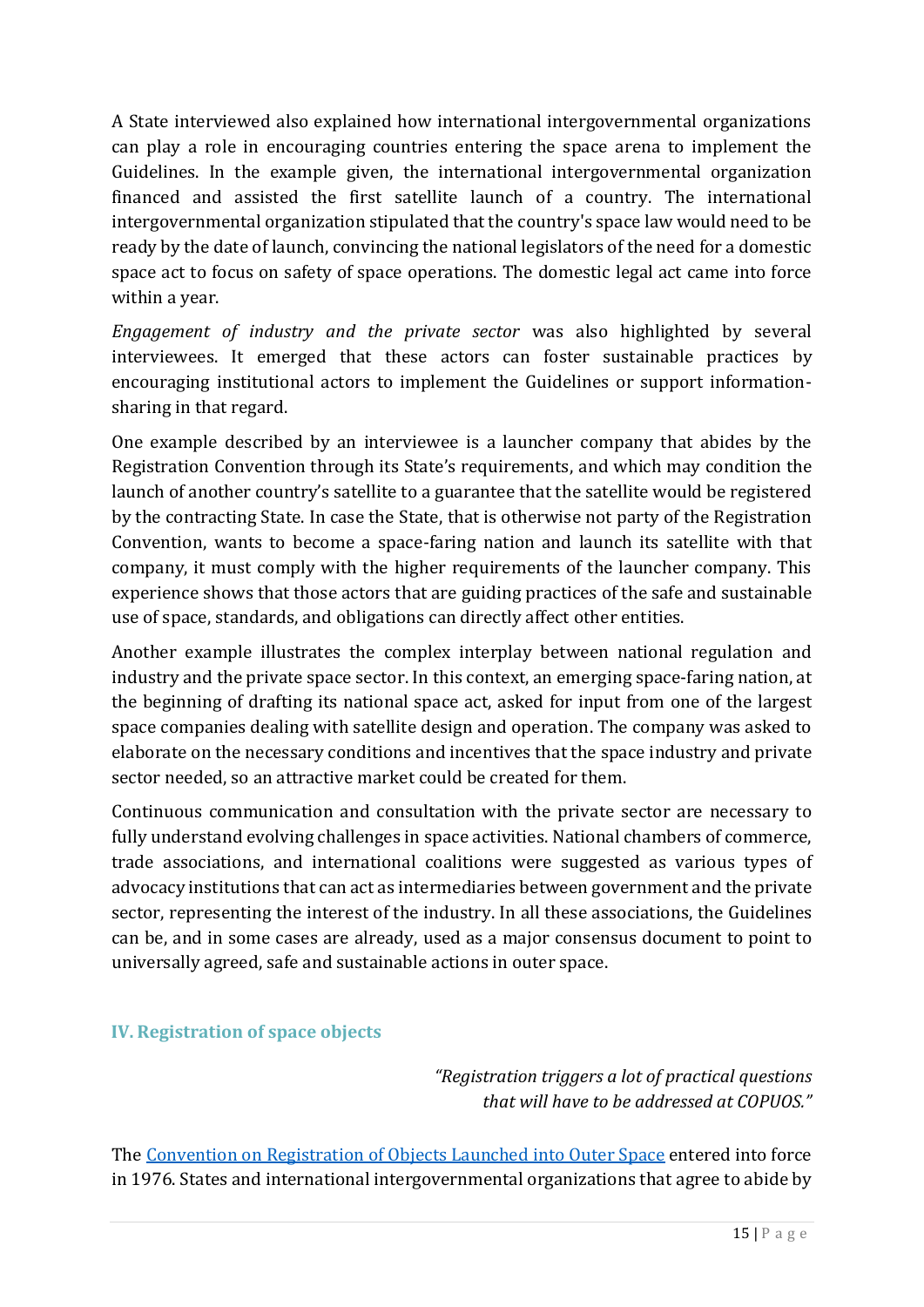the Convention are required to establish their own national registries and provide information on their space objects to the Secretary-General for inclusion in the United Nations Register. Responsibility for maintenance of the Register was delegated by the Secretary-General to the United Nations Office for Outer Space Affairs. Th[e United Nations](https://www.unoosa.org/oosa/en/spaceobjectregister/submissions/states-organisations.html)  [Register of Objects Launched into Outer Space](https://www.unoosa.org/oosa/en/spaceobjectregister/submissions/states-organisations.html) and the [Online Index of Objects Launched](https://www.unoosa.org/oosa/osoindex/search-ng.jspx?lf_id=)  [into Outer Space](https://www.unoosa.org/oosa/osoindex/search-ng.jspx?lf_id=) provide quick and efficient means to access information provided to the United Nations in accordance with the Registration Convention.

Among the interviewees, the registration of space objects, as well as **Guideline A.5** on enhancing the practice of registering space objects, were considered crucial elements in ensuring the long-term sustainability of outer space activities and most respondents had observations and remarks on the practical implementation of **Guideline A.5**7**.**

According to some of the interviewees, the role of UNOOSA was, for instance, not clearly enough elaborated in **Guideline A.5**. Some States interviewed wished for instruction on how they can support UNOOSA, as requested in **paragraph 5 of Guideline A.5**. Some interviewees were confused as to who are the national focal points on registration and expressed uncertainty about who they could call for other services (e.g. requesting launching services). The idea for a *phonebook of operators* was also put forth, with acknowledgement that protection of confidential information was also a concern.

Respondents from States where the quantity of satellite launches is rapidly increasing recommended both national and international automation of the registration process.

One interviewee explained how using metrics to clearly demonstrate the delays that existed between launch and registration had raised awareness at the national level and led to more timely registration practices.

<sup>7</sup> The importance of registration of orbital slots and radio frequency spectrum at the International Telecommunication Union (ITU) was also touched upon during the interviews.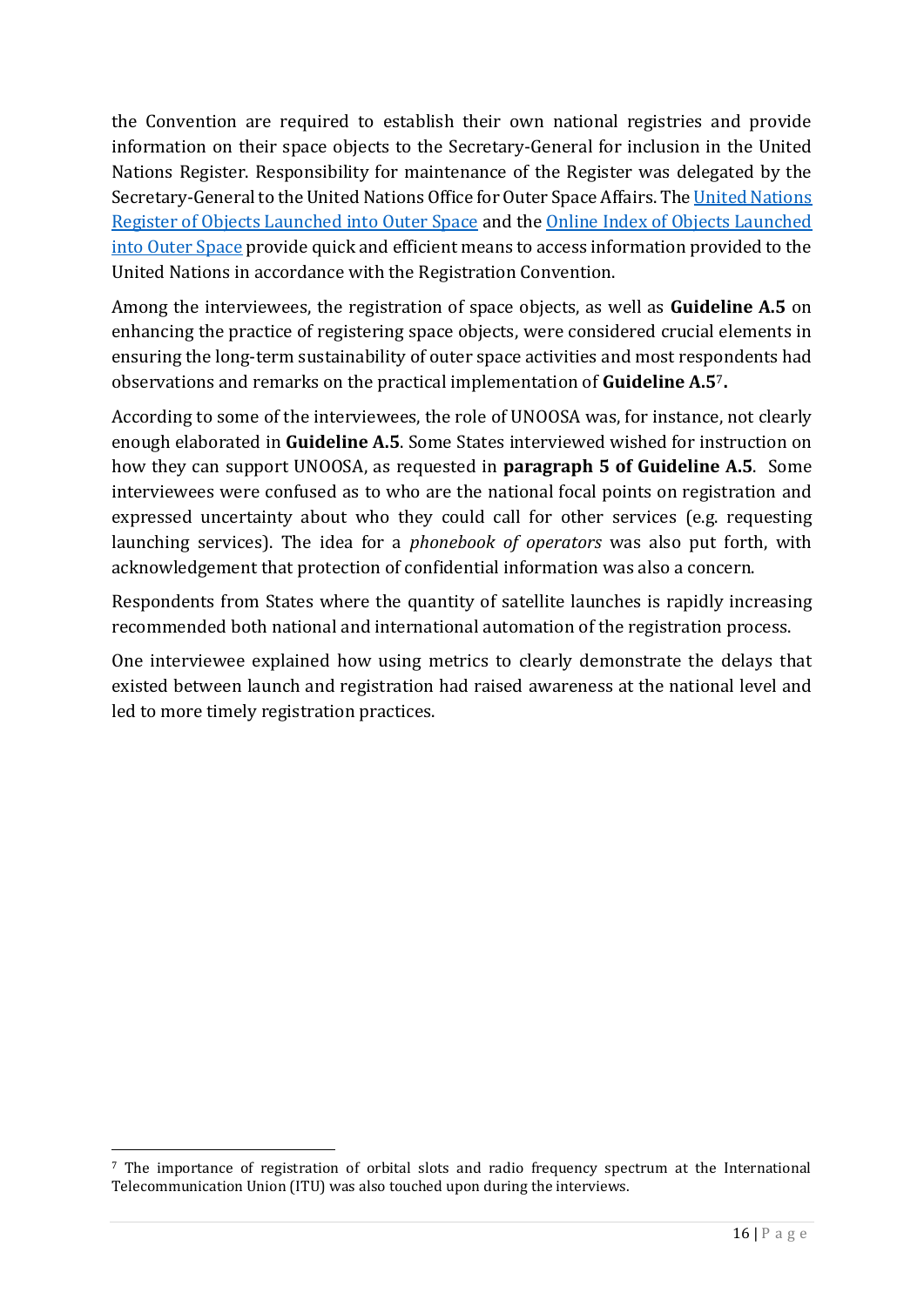### <span id="page-17-0"></span>Section B: Safety of space operations

*"We all know that the orbits are getting really saturated, and if we don't address the guidelines in Section B soon, there will not be space activities anymore."*

#### <span id="page-17-1"></span>**I. Information on space objects and orbital events**

The willingness to cooperate and share information on space objects and events in a transparent manner (**Guidelines B.1** and **B.2**) were cited by interviewees as an important prerequisite for success in this area of work.

Although the term *space situational awareness (SSA)* is itself not in the Guidelines for Long-term Sustainability of Outer Space Activities, the term was frequently used by interviewees. There were, however, notable differences in topics discussed in connection with space situational awareness<sup>8</sup> and differences in the use of related terminologies. It was argued by some representatives that utilizing space situational awareness capabilities can cover almost all elements of the safety of space operations or **Section B** of the Guidelines.

A respondent claimed that spacecraft operators have the most accurate information when it comes to implementation of **Section B** of the Guidelines. The existence of related multi-stakeholder processes and international cooperation systems can help ensure that more data and information is available, including that provided by industry and the private sector, which is essential, given the complex nature of outer space activities. Two surveillance and tracking or collision avoidance domains, the United States Space Surveillance Network<sup>9</sup> and the European Union Space Surveillance and Tracking (EU SST) Consortium<sup>10</sup> were widely referred to during the interviews when discussing tracking space objects.

Most space debris monitoring (**Guideline B.3**) and collision avoidance services (**Guidelines B.4** and **B.5**) are limited to assisting regional or national services. The U.S. Space Surveillance Network platform, however, allows global and direct communication between satellites operators in case they receive conjunction data messages (CDMs). Many States with satellite capabilities shared how they have already received warnings

<sup>8</sup> Space situational awareness topics mentioned by the interviewees included: information sharing on orbital space objects, orbital events and space debris; collision avoidance or conjunction assessment capabilities; space weather monitoring and forecast, and near-Earth objects (NEO) monitoring.

<sup>&</sup>lt;sup>9</sup> The United States Space Surveillance Network is operated by the Unite States Space Force and can be found a[t www.space-track.org.](http://www.space-track.org/)

<sup>&</sup>lt;sup>10</sup> The Space Surveillance and Tracking (SST) Support Framework was established by the European Union in 2014. The Consortium's Member States have networked their assets to provide a set of SST services to all EU countries, EU institutions, spacecraft owners and operators, and civil protection authorities. The SST services assess the risk of in-orbit collisions and uncontrolled re-entry of space debris into the Earth's atmosphere and detect and characterize in-orbit fragmentations.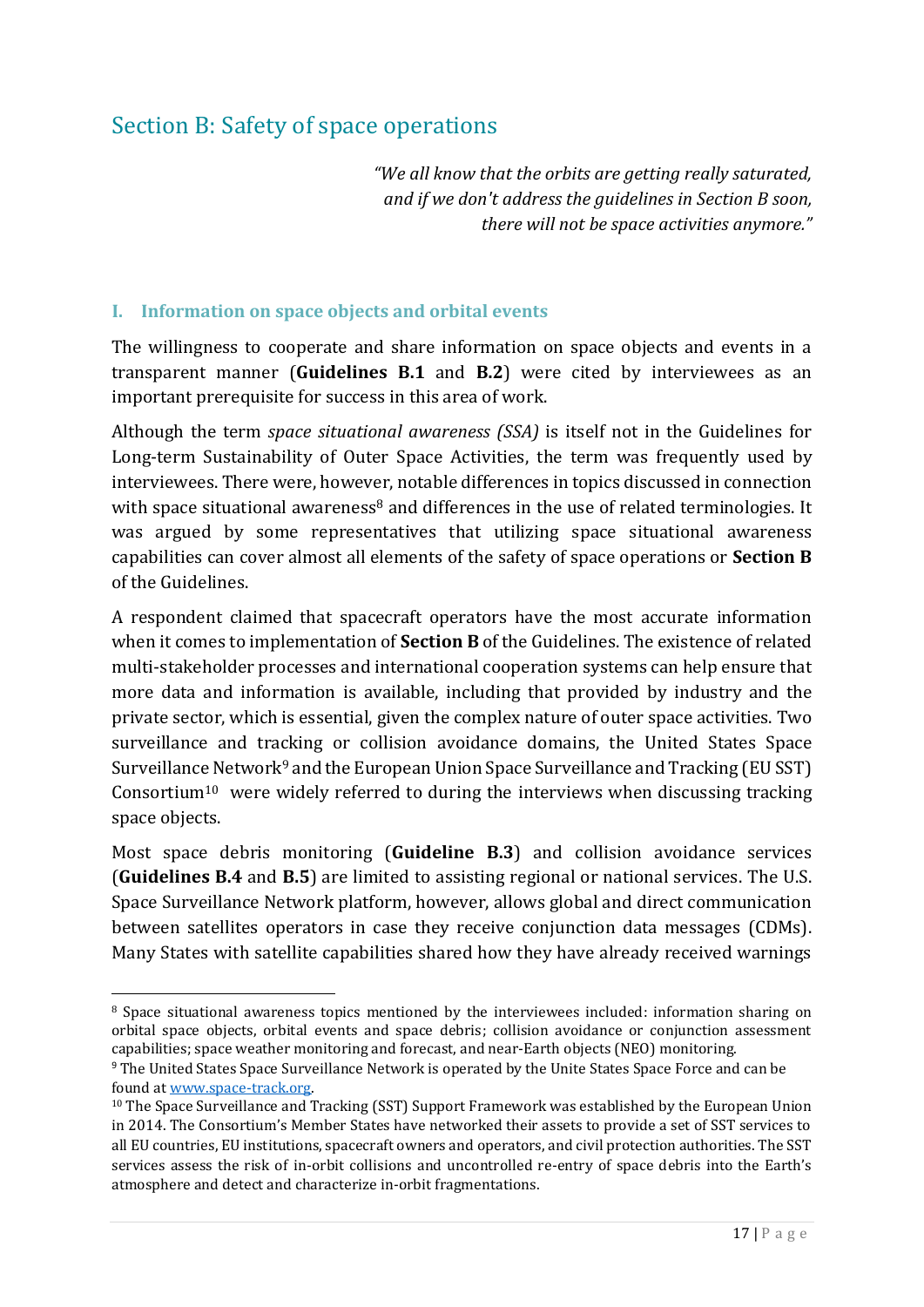on risk of collision – through their operators – from the mechanism. One of the challenges with the USSTRACOM collision avoidance ad-hoc and voluntary procedure mentioned during the interviews was that operators, especially those who operate small or nano satellites, sometimes do not reply to e-mail or phone inquiries in case of close approaches, or do not provide sufficient contact information. Furthermore, some States and operators are not sure what they can legally expect from the parties under close encounter conditions, especially in a situation where one of the parties does not reply to the requests. Some of the legal questions in such an incident were whether the parties involved have an obligation to respond to each other, and what information should be shared among each other.

Some States interviewed either did not aspire to build their own space situational awareness capacity or spoke in future terms when discussing surveillance and tracking capabilities. In these cases, States highlighted their intention to either join their region's independent regional space surveillance and tracking infrastructure or to be part of a global space surveillance and tracking framework.

Some respondents highlighted the need for *automated collision avoidanc*e and standardization, which would not only enable the safety of space operations but could also encourage the global space community to directly address the "rules of the road" on the subject. One interviewee, when discussing collision avoidance, expressed the view that in order to achieve long-term and meaningful results, a philosophy shift is necessary – from the protection of one's own satellite to the perspective of orbital space environmental protection. The interviewee emphasized that space-debris neutrality and transparency measures, such as the [Space Sustainability Rating](https://espace.epfl.ch/research/space-sustainability-rating/)<sup>11</sup> are needed to ensure the long-term sustainability of outer space activities at the macro (global) level.

In terms of **Guidelines B.2** and **B.3** the *astronomical community* expressed unique thoughts and challenges. One State emphasized the importance of improving accuracy of orbital data to conduct astronomical observations. There needs to be an accurate data system on space objects to ensure that telescopes can avoid such objects, or if this is not possible, experts should improve astronomical data processing to remove objects from the images.

*Light pollution* by satellites and the subject of *dark and quiet skies* also came up many times during the discussions, with the indication that the quantity and volume of future space objects should also be seriously considered in all orbits.

During the interviews, those States whose territories have already been affected by *uncontrolled re-entry* of objects expressed more concern about taking measures to address risks associated with such uncontrolled re-entries (**Guideline B.9**). Through surveillance and tracking capabilities, and through other means, such as the Inter-Agency Space Debris Coordination Committee's (IADC) Re-Entry Database, mentioned during an interview, uncontrolled re-entry can be monitored. However, as an interviewee asserted,

<sup>11</sup> The Space Sustainability Rating is an initiative that seeks to foster voluntary action by satellite operators to reduce the risk of space debris, on-orbit collisions, and unsustainable space operations.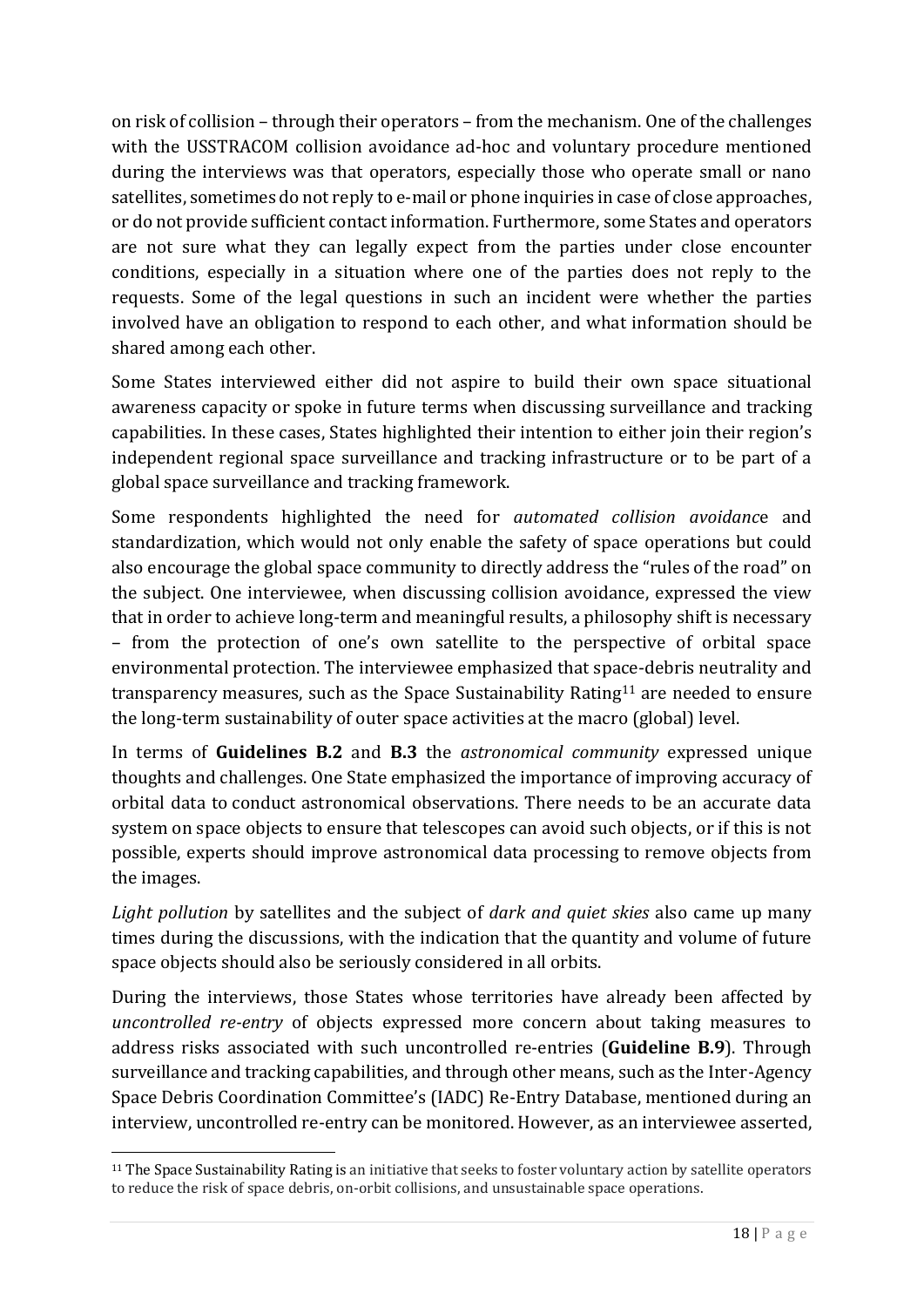the uncertainty problem is intrinsic to re-entry and predictions of the final impact remain difficult. The interviewee highlighted that those undertaking space activities are not able to be precise enough with predictions of where the re-entry of a space object will occur in order to successfully alert a potentially affected population in time to make a significant difference to the outcome.

#### <span id="page-19-0"></span>**II. Space Weather**

*Space weather* monitoring and forecasting (**Guideline B.6** and **B.7**) were explained by one of the interviewees as activities used to provide impact assessment due to solar effects on different domains, such as on the operation of spaceborne and ground systems and on human health. In general, States interviewed were highly aware of the significance of space weather and space weather capabilities, and in most States some space weather activities were carried out, at least in a research and development phase (links to **Section D**).

#### <span id="page-19-1"></span>**III. Design and operation of space objects**

The view was expressed that the list of topics covered under **Section B** can be examined at the mission design phase, with the knowledge that all aspects are going to appear during the mission.

Regarding design and operation of space objects (**Guideline B.8**), States interviewed that have few space capabilities and do not have a technical space agency, usually do not have central oversight of space objects manufactured in the country. Research institutions, technical universities, international intergovernmental organizations, or private sector companies may, in some cases, fill this gap. Some interviewees stated that companies, especially traditional large multinational ones, sometimes know more than the government when it comes to technical implementation.

> *"Sometimes the private sector leads the public domain in terms of design and operation."*

Some interviewees provided examples where public authorities either administer licensing requirements after the design phase or rely on the information provided by the applicant stakeholders due to the lack of technical experts in public institutions (links with **Section A**).

In some cases, international intergovernmental organizations with sufficient technical and human resources provide their Member States with supervision expertise and act as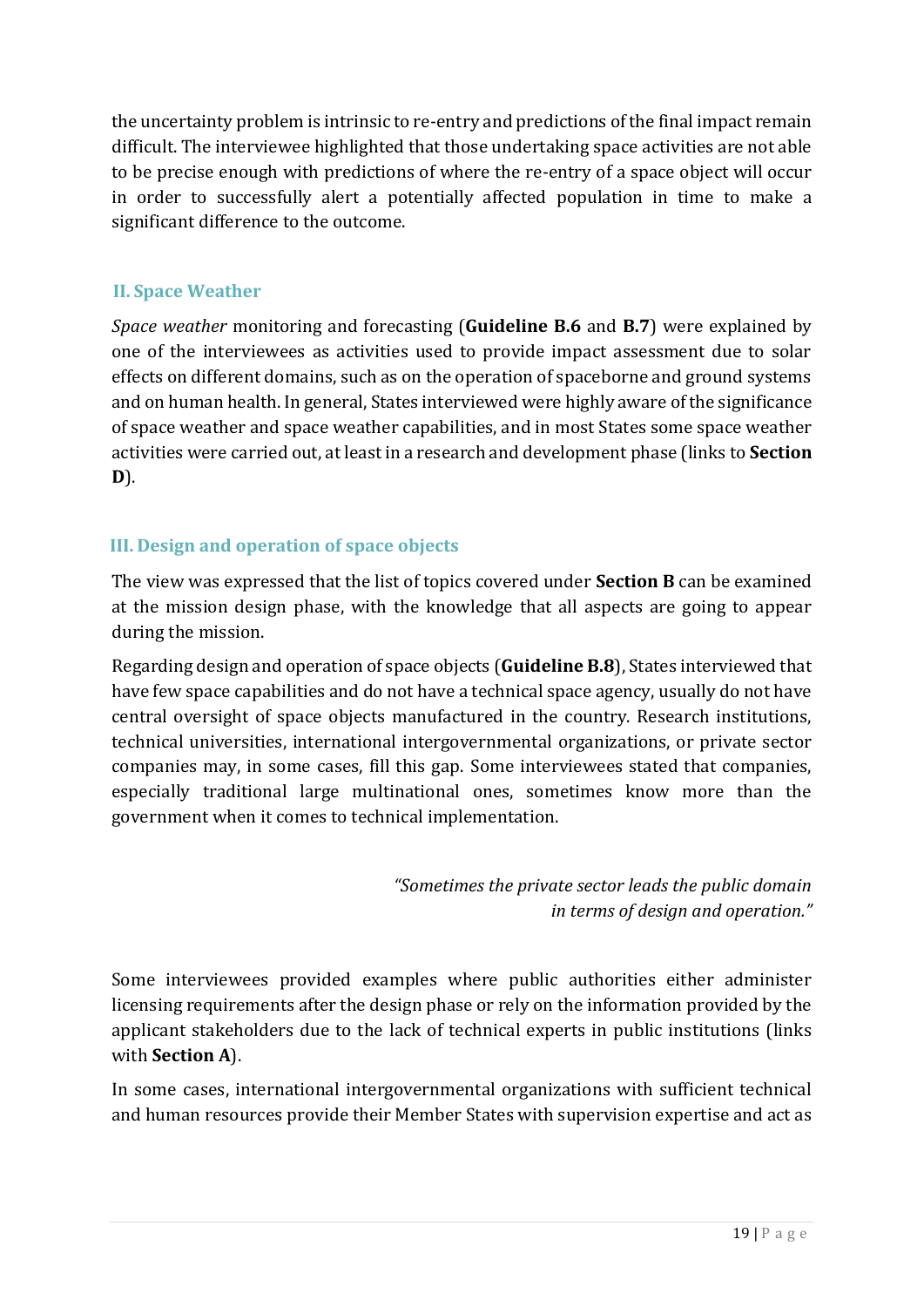technical advisors upon request<sup>12</sup>. International intergovernmental organization supervision was considered to be a good way of showcasing implementation practices while also training national experts. One interviewee felt it was "*the best certification of sustainable space practices*". Another interviewee stated that it should not be the task of international intergovernmental organization to directly deliver information on longterm sustainability practices to companies, rather that is the role of each nation to spread the word within their territories on the required safe and sustainable approaches to the use of space. The view was expressed that awareness of such requirements should be encouraged at national level through clear and simple messaging in various media channels, as well as through supervision and licensing practices.

Some interviewees shared that the [Space Debris Mitigation Guidelines of the Committee](https://www.unoosa.org/pdf/publications/st_space_49E.pdf)  [of the Peaceful Uses of Outer Space](https://www.unoosa.org/pdf/publications/st_space_49E.pdf) have already been set out in their national laws. One interviewee stressed how their national requirements related to the Space Debris Mitigation Guidelines have helped space manufacturers to follow a comprehensive approach with regard to the design, building and operation of a spacecraft to ensure that the infrastructure corresponds to the operational requirements (interlinkages between **Guideline A.2** and **Guideline B.8**).

Some interviewees also noted the deep interconnections between national and regional work on the design and operation of space objects. One interviewee shared the example of how satellite operations in Europe are usually not incorporated in national programmes but are rather carried out through the activities of the European Space Agency. National programs of European States typically concentrate on payload development, payload capabilities and the development of technologies.

*End-of-life disposal* (related to, inter alia, **paragraph 11** of the **preamble**, **paragraph 5** of **Guideline B.7**, **paragraph 2** of **Guideline B.8**, and **paragraph 3** of **Guideline D.2.**), making sure that the spacecraft either reaches its intended graveyard orbit or de-orbits appropriately, is key to protecting the space environment. Interviewees expressed differing views on the global space community's approach to implementing the Guidelines for the Long-term Sustainability of Outer Space Activities, the Space Debris Mitigation Guidelines, and th[e Inter-agency Space Debris Coordination Committee \(IADC\)](https://www.iadc-home.org/documents_public/view/page/1/id/172#u)  [Space Debris Mitigation Guidelines](https://www.iadc-home.org/documents_public/view/page/1/id/172#u) in terms of end-of-life disposal practices. An interviewee stated that when looking globally at spacecrafts that reach their end-of-life, there is insufficient implementation of the available guidance. According to the respondent, higher reliability should be expected, in particular in case large-constellation operators start replenishing their satellites. Other interviewees noted that they had

<sup>12</sup> An interviewee described the following example: the Member State of the international intergovernmental organization sends the application they received from their operator to the international intergovernmental organization, the organization then compares the data received with their own activities and procedures, makes an evaluation for the Member State, and the operator pays for the advice.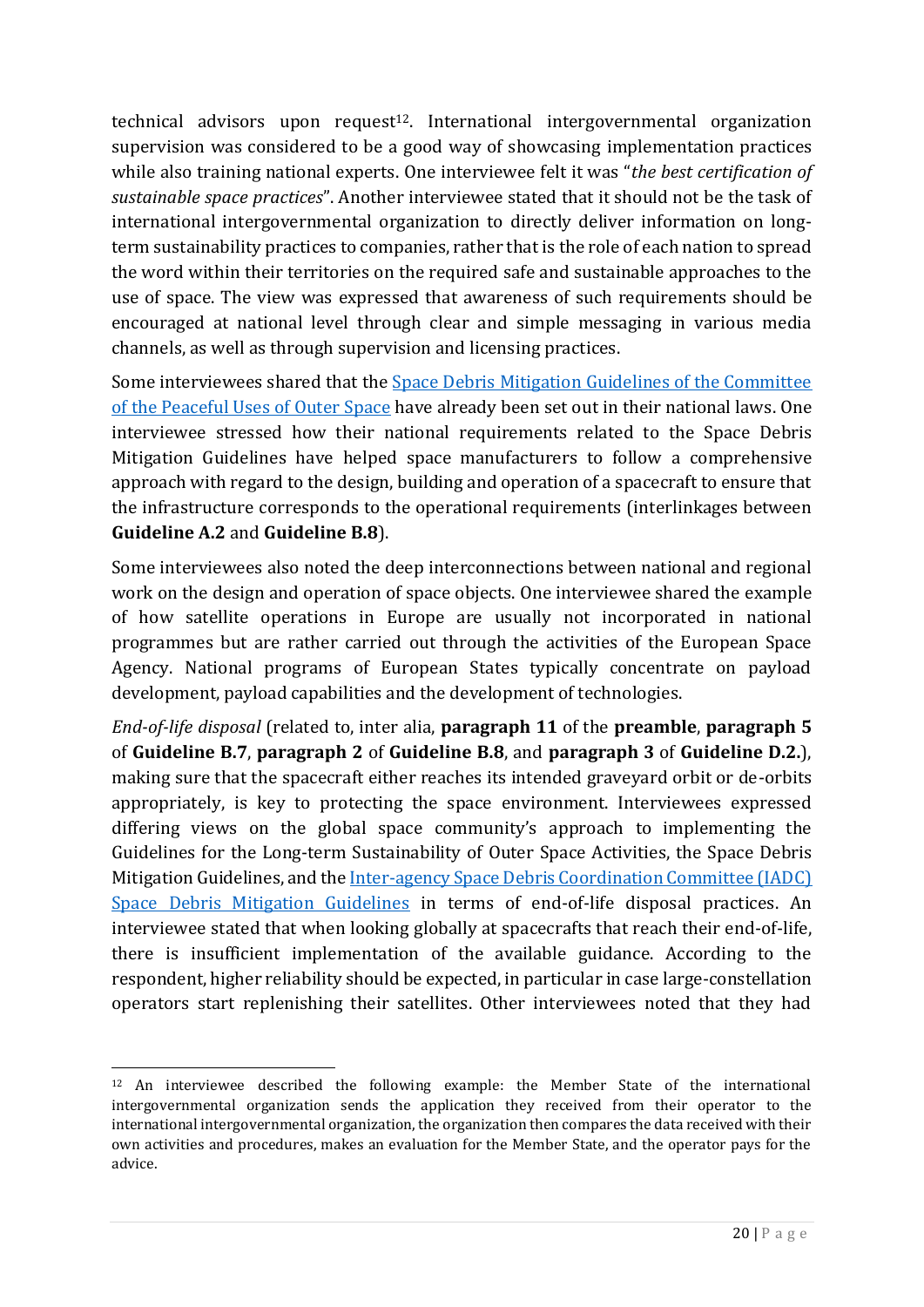witnessed in recent times an overall greater willingness among various stakeholders to follow reliable practices concerning end-of-life disposal.

The idea of satellite sharing was raised during the interviews as positive modus operandi. One example was a service provided by an international intergovernmental organization, through which one State only uses a part of a satellite, allowing other States to use the remaining available space on the spacecraft. It was claimed to be an economically logical and sustainable step, with the possibility to reduce the overall number of satellites in geosynchronous orbit (GSO), and possibly in other trajectories as well (related to **Guidelines A.4, B.8** and **D.1**).

A recurrent challenge brought up by the respondents was the issue of equitable responsibility across space operators regarding those spacecrafts that have propulsion to conduct potential manouvre versus those (usually nano satellites) that do not have fuel and are non-maneuverable. Some interviewees asked, whose responsibility was it to move their satellite in case a risk of conjunction occurs.

Some interviewees linked orbital locations with the maturity of space operators. Some respondents, for instance, tended to be more confident relying on the expertise of "wellknown and long-established" telecommunication satellite operators when conducting activities in geostationary and geosynchronous orbits (GEO and GSO). One interviewee stated that "*such [well-established] manufacturers and operators would never risk something which is not in compliance with high standards*". Alternatively, activities in low-Earth orbit (LEO) included more start-ups, companies in the incubation phase, research entities, universities that mostly focus on small- and nano-satellite production. The entities tended to require technical assistance on sustainable practices both in terms of design and operation.

#### <span id="page-21-0"></span>**IV. Laser beams passing through outer space**

Views expressed on **Guideline B.10** varied. An interviewee expressed that the probability of accidental illumination by a laser station through laser beams of a passing space object is extremely low. Another interviewee expressed worries that current regulations are not sufficient due to the seriousness of laser usage and the likely future proliferation of ground-to-space optical communications. The same interviewee felt the current situation can lead to high-power lasers being carelessly fired into space, and therefore there is a need for a solution and structured approach in the medium-term.

In addition, some interviewees drew attention to the lack of a framework on the use of lasers. According to some, this should be also regulated.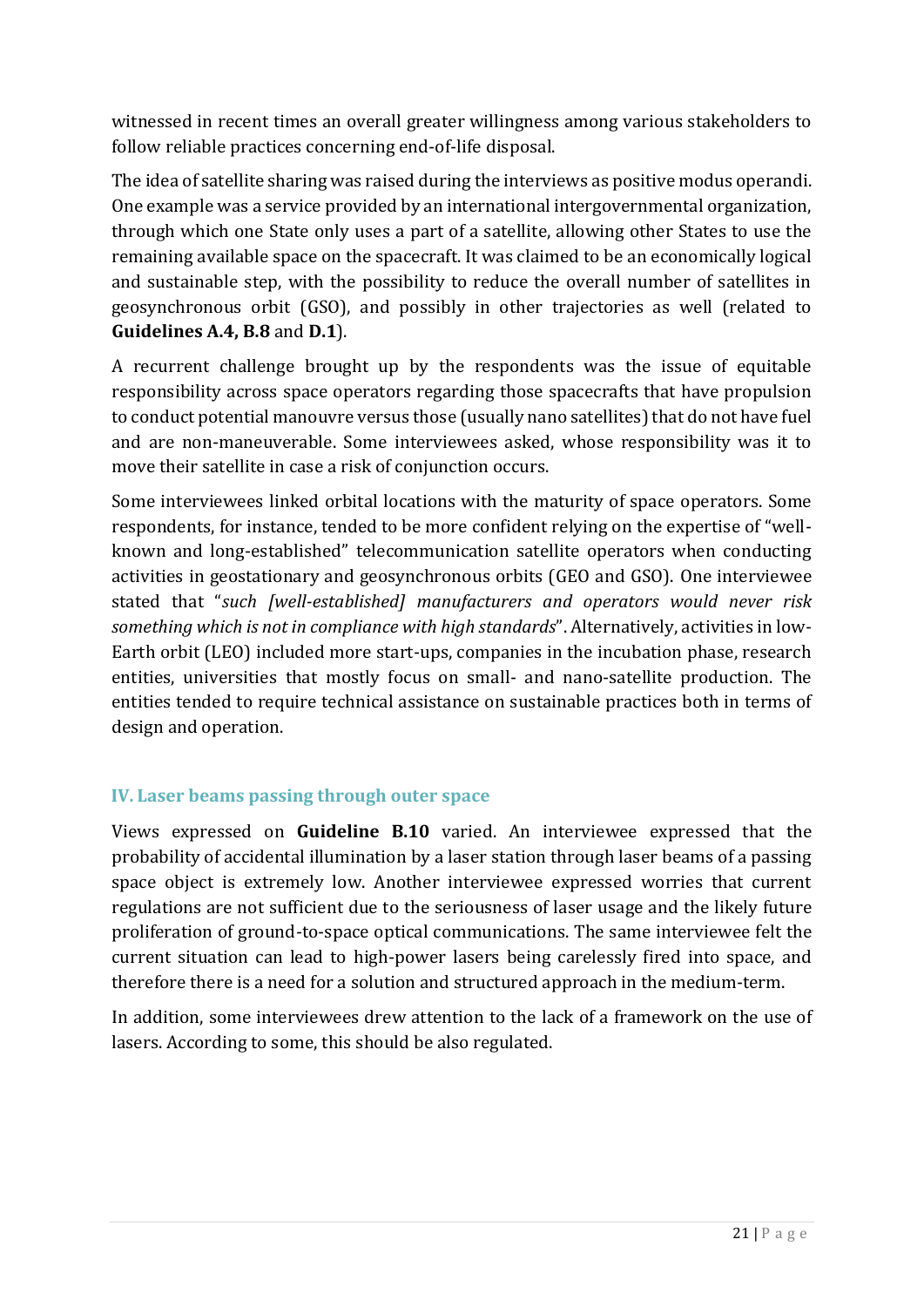### <span id="page-22-0"></span>Section C: International cooperation, capacity-building and awareness

<span id="page-22-1"></span>**V. International cooperation and exchange of information and experience**

*"When space is sustainable, everything is possible – all other developments, all other applications, all connected to socio-economic achievements. If something is not sustainable, all applications, the whole of technological development, collectively, for everybody, is at stake."*

Interviewees agreed that *international cooperation* (**Guideline C.1**) is one of the key building blocks for implementing the Guidelines for the Long-term Sustainability of Outer Space Activities. Some representatives of States expressed the view that all technical Guidelines within **Section B** are implemented through international cooperation.

Additionally, to some interviewees, transparent, efficient, direct communication and information sharing (**Guideline C.2**) were elements that cut across most of the Guidelines. Knowing who to talk to, being comfortable talking to them, and communicating effectively are all essential to gaining trust and building confidence among the international space community, and consequently to building a sustainable space environment.

> *"This is a global domain – we must think globally."*

Various bilateral, regional and other multilateral partnerships and operation mechanisms were highlighted during the interviews, with a main emphasis put on active participation in the [Committee on the Peaceful Uses of Outer Space \(COPUOS\),](https://www.unoosa.org/oosa/en/ourwork/copuos/current.html) the United Nations intergovernmental forum for discussions on the peaceful uses of space.

A specific project-focused example of international cooperation that was emphasized by African interviewees was the African Development Satellite Initiative, which aims to have six African countries build small satellites for climate change detection.

When asked about international cooperation beyond regional groups, one interviewee gave an example of how space-related international cooperation efforts between some States had developed over time. The collaboration, which had begun with a focus on addressing space debris in military and security contexts had shifted to coordination and cooperation on space safety and sustainability.

Collaboration among educational institutions and research centers was also frequently mentioned as a pivotal point of international cooperation, facilitating knowledge sharing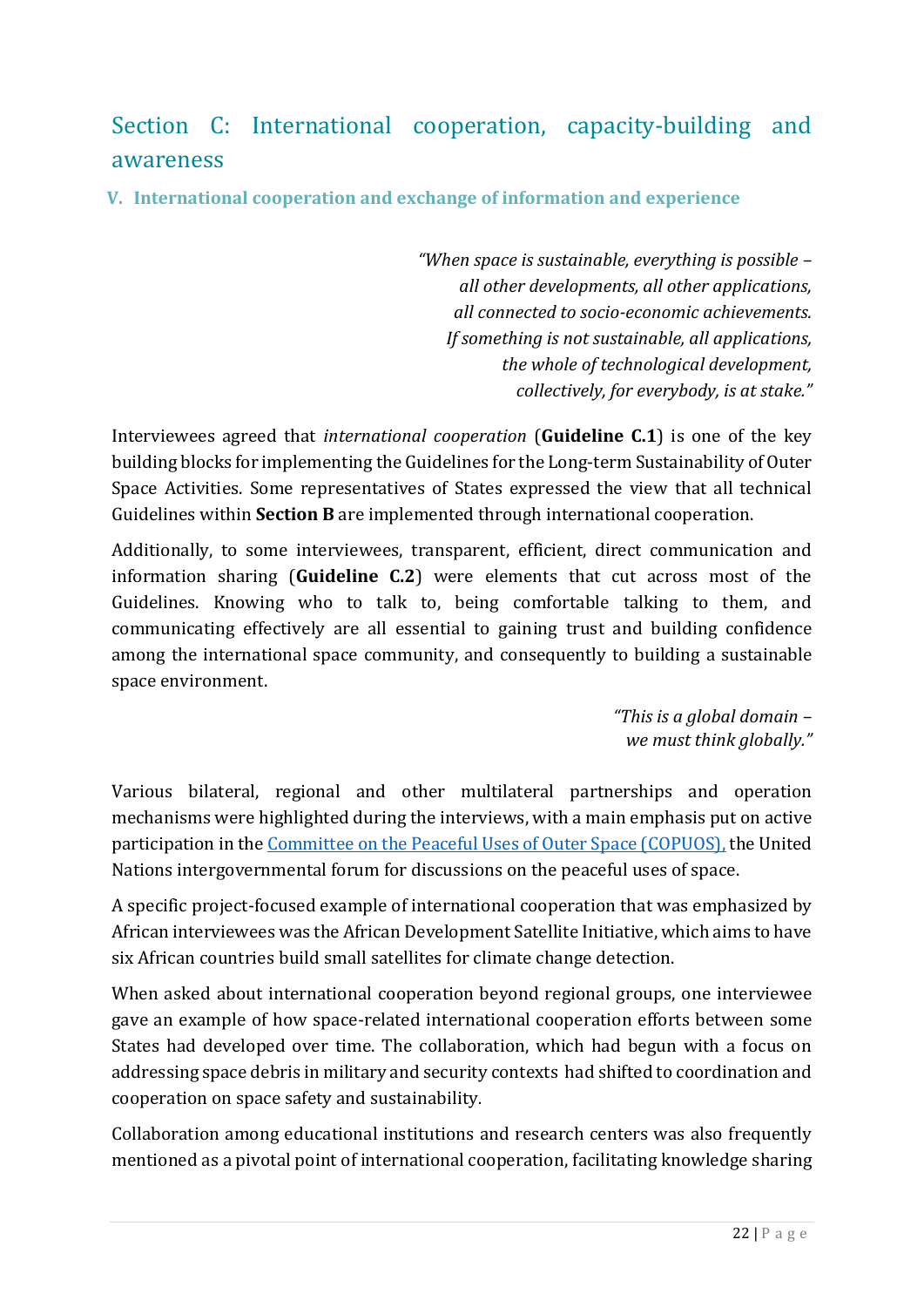to strengthen national capacities. The Regional Centres for Space Science and Technology Education, affiliated to the United Nations, were also flagged in this connection.

It was highlighted during the discussions that space-faring nations do not currently have a formal global process to channel queries on space activities to the right person dealing with a specific project or activity. International inquiries usually go to Permanent Missions to the United Nations and then through an ad hoc and circuitous path until the person in charge of the right administration is found. Interviewees felt that creating a consolidated list of contacts of who to get in touch with on what topic would improve speed and efficiency.

One additional element related to the exchange of information was mentioned in relation to disaster management. One interviewee emphasized the need for a central database, and an appropriately staffed office, to gather information and data in case of natural disasters and to share them with countries in need.

> *"Looking at our regional microcosmos, we [IGOs] probably see something that may be a bigger problem in the global scale."*

International intergovernmental organizations play various roles supporting their Member States in the space field. They frequently provide legal, technical or scientific information sharing to assist their Member States in taking informed domestic decisions. One international intergovernmental organization representative shared that helping States implement the Guidelines has come to the forefront of the organization's work, becoming one of the organization's strategic objectives.

One international intergovernmental organization representative elaborated their organization's role as a coordinator between States with similar requests related to implementation of the Guidelines. This coordination helps States to learn directly from each other how they interpret the Guidelines, especially with respect to the more technical applications.

A further example of information sharing raised in the interviews was informal multilateral knowledge exchange taking place during meetings or interactions within designated organs or fora of an international intergovernmental organization, during which States can consult on current space-related policy questions – e.g. implementation of the Guidelines.

The idea of cooperation and knowledge sharing between international intergovernmental organizations, on how they tackle similar challenges in the context of the Guidelines, and how they assist their Member States in their implementation practices, was also raised by some interviewees.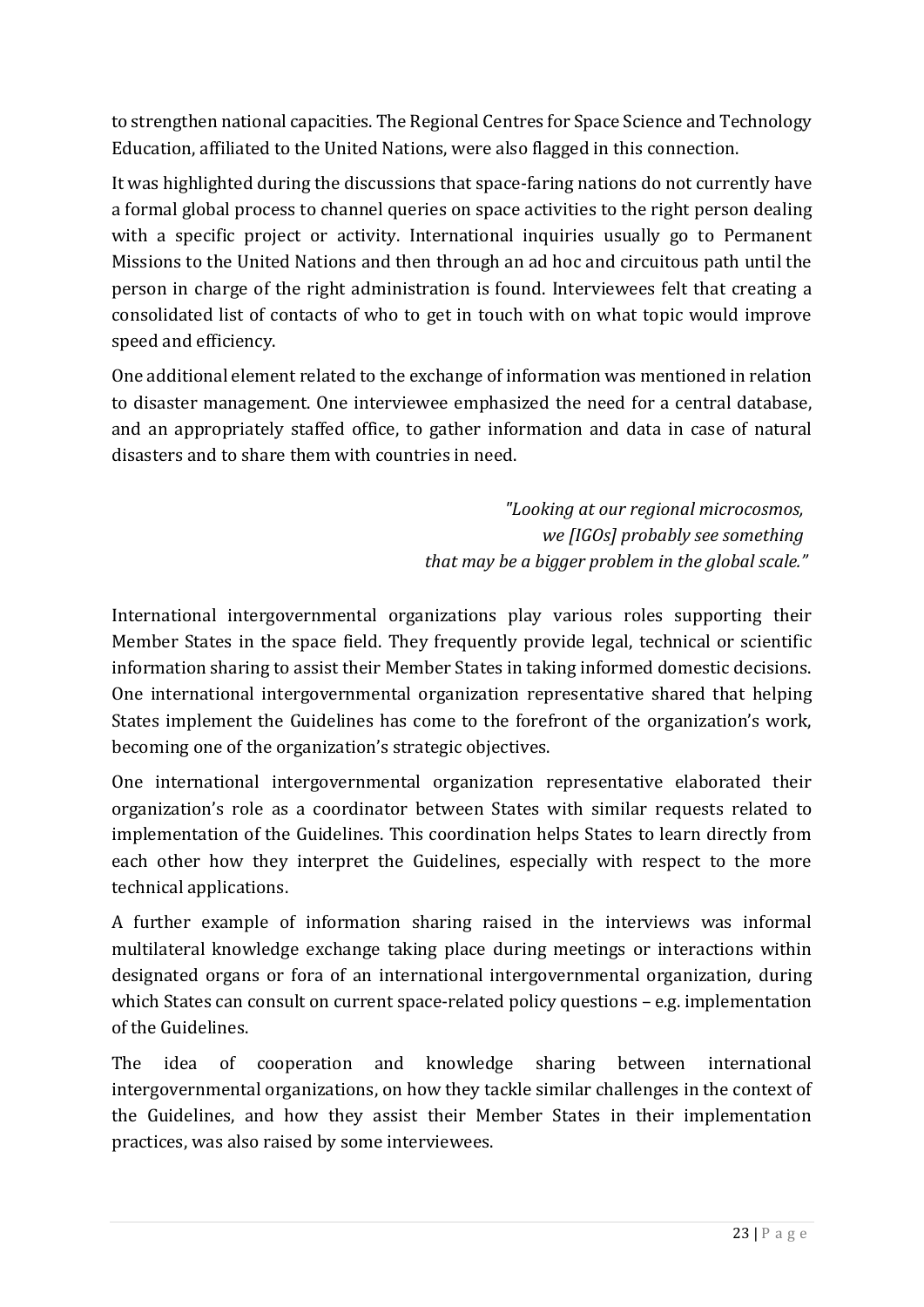A general challenge highlighted by international intergovernmental organizations was the different levels of capacity among their Member States, and how this affects the prioritization of activities.

One interviewee wished to dispel a misunderstanding regarding States newly entering the space field and international cooperation on the sustainability of space activities. The interviewee felt that there was often a perception that States with emerging space capabilities are not concerned with sustainability, and simply wish to carry out their experiments and build their satellites without considering any non-essential factors (such as the long-term sustainability of outer space). According to the interviewee, emerging space-faring nations are rather concerned about long-term sustainability. For them, it may take one to two decades to develop new technology and applications, and be ready to undertake high-level exploration missions (i.e. to the Moon or Mars). Therefore, such States have strong incentives to work with and learn from major space-faring nations now to ensure that the space environment remains safe and suitable for use and exploration in the long-term.

#### <span id="page-24-0"></span>**VI. Awareness raising and outreach**

*"People think that satellites and rockets are for big countries, and not for our country. That is why we go to schools, work with students, and encourage them to pursue their degrees in space-related fields - to increase general interest of the population."*

Interviewees stated that outreach activities (**Guideline C.4)** generally focused on two areas: general benefits of space activities and protection of the orbital space environment.

States with few space assets are likely to focus on outreach activities that aim to increase the general understanding of the benefits of outer space activities, conveying the message that space technology and its applications have become pivotal for everyday life. They also tend to focus on encouraging the public, and youth in particular, to choose studies in the science, technology, engineering and mathematics (STEM) disciplines and to pursue career opportunities in the space field.

> *"First, we need to build the bridge between the benefits of space and the daily needs of the citizens."*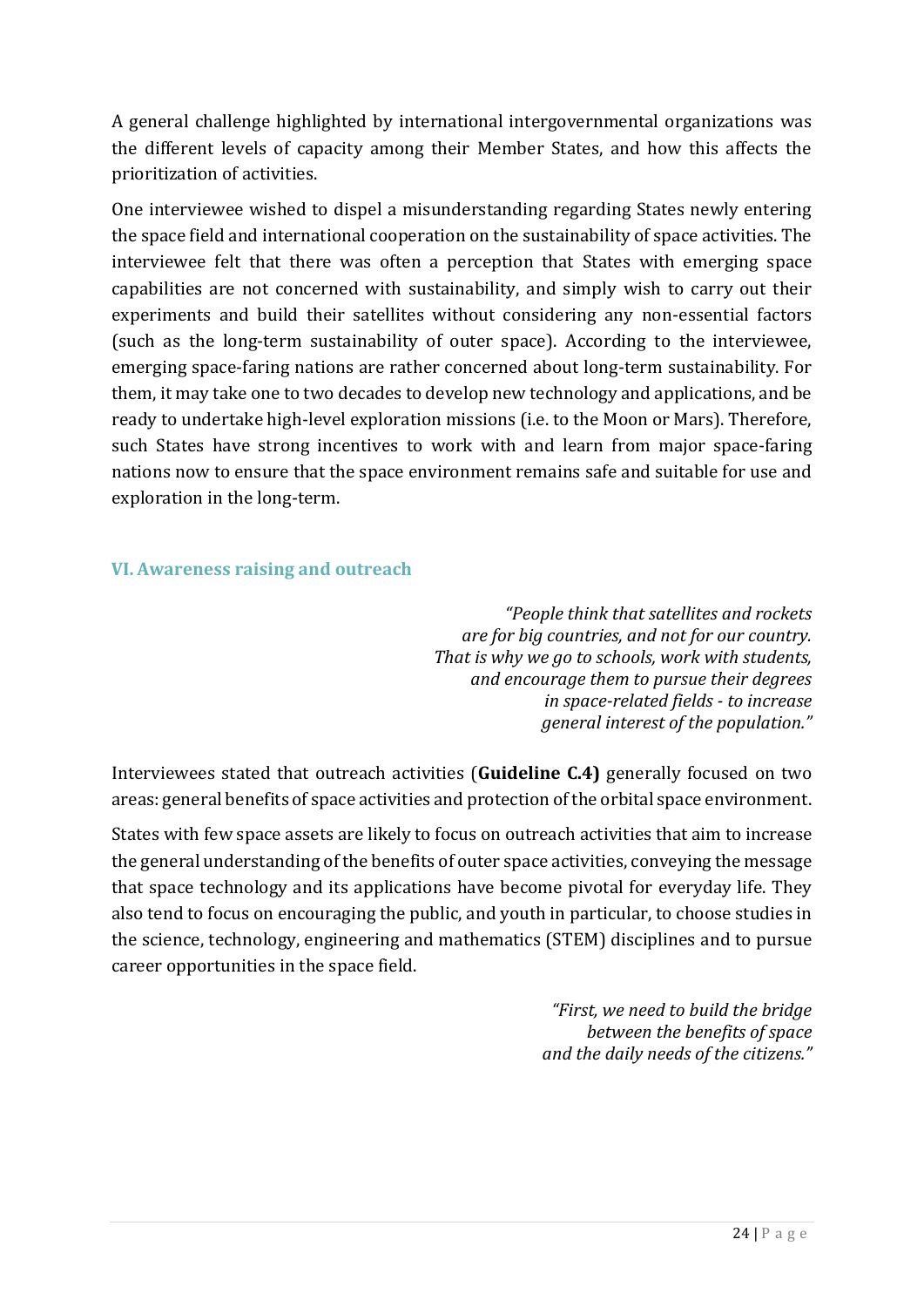Some interviewees emphasized how space technology and its applications supported sustainable development on Earth<sup>13</sup> (see, inter alia, **paragraph 2** of the **preamble**) and noted how clearly demonstrating this helped convince decision-makers of the urgency of protecting the space environment and ensuring the sustainability of space activities. Some respondents noted that this was a necessity for all States, whether they are small or large, whether they have emerging or established space programmes, as similar doubts about the importance of space activities often emerge among the public.

Regarding the protection of the orbital space environment, it was the view of some interviewees that States and decision-makers with a long tradition of climate and environmental protection on Earth were usually more inclined to emphasize the protection of the orbital space environment, even at an early stage of their space sector development.

One interviewee expressed the view that it was a priority to first develop a mutual understanding of what the Guidelines mean, in order to effectively raise awareness about them and to ensure their global implementation. The respondent also discussed the role of regional implementation, stressing that, "*for technical management, a very clear translation and understanding might be necessary, which might come from regions… however, the more coherent the interpretations are at international level, the more efficient they will be*".

One interviewee stated that the Guidelines do not guide States where to start their implementation, as every paragraph is equally important in its own way in the document. However, the view was expressed that especially emerging space-faring nations need help in recognizing those Guidelines that they can more easily implement as an initial step - the low-hanging fruit<sup>14</sup>.

International intergovernmental organizations flagged awareness-raising as key to their work. For instance, by accepting international obligations under international legal regime, some organizations act as examples for their Member States with the hope to encourage them to do the same. Other awareness-raising tools referenced by interviewees included dedicated websites, online articles, newsletters, notes and stories related to space sustainability.

One interviewee described a newsletter of an international intergovernmental organizations that shares information in an easily digestible format and brings space diplomacy closer to national practitioners and operators. One interviewee suggested that UNOOSA establish and maintain an informal and relaxed forum on long-term

<sup>&</sup>lt;sup>13</sup> Some priorities emphasized by interviewees related to the African context included finding and managing water resources, improving agriculture development and building infrastructure.

<sup>14</sup> The question of whether a complete and absolute implementation of the Guidelines can and should be achieved was brought up by one interviewee: "*This document is not even drafted with the aim of achieving complete implementation (...) rather every country can choose what is feasible and important for them when implementing any of the Guidelines*".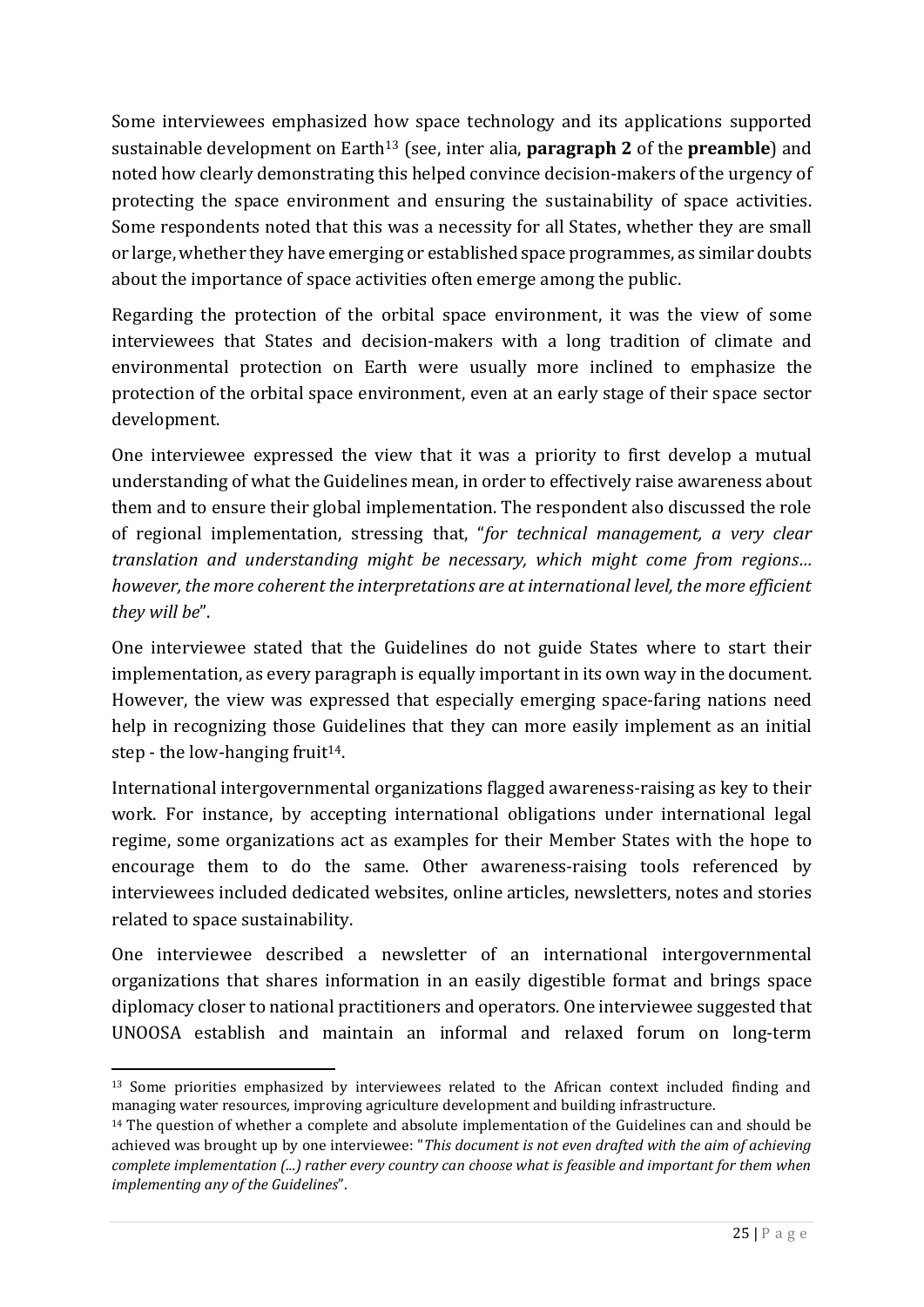sustainability implementation practices, through which broad conversations could take place, questions could be posed and various solutions suggested.

When it comes to external communications to the wider public, an international intergovernmental organization expressed that *transparency* is key to ensure and encourage safe and sustainable space activities and information sharing (**Guideline C.3**). To encourage sustainable practices therefore, an organization interviewed shared its efforts to make their internally used tools for their missions available to the public, in most cases free of charge.

> *"We have to make sure that advancement in the space arena is well understood by the decision and policy-makers."*

Further remarks on outreach and awareness-raising included the following:

- *Education campaigns* are needed to bring space activities into the public consciousness and to "make the case for space". Related ideas from interviewees included the development and use of promotional movies and materials.
- Teaching and training *the next generation* was a common priority of States. One of the respondents argued that training the next generation is important because they are going to be the ones further developing the usage of space technology. Another interviewee mentioned, it was cheaper to invest in changing children's attitudes regarding such a complex topic as space. The views of an inspired younger generation may also change the views of their parents' generation.
- Separate awareness activities are necessary to influence decision-makers and high-level officials to include space in the public policy agenda. Some of the awareness-raising activities targeted to decision-makers mentioned during the interviews were: proposing parliamentary debate on space debris; organizing events in parliament, explaining how space can contribute to policy-making and decision-making processes; and engaging famous figures involved in the wider public life to talk about space debris.
- It was suggested that creating more user-friendly, simple materials on the subjects covered in the Guidelines could make what is an otherwise dry, legal text more comprehensible and engage even those who are not legal or technical professionals.
- COPUOS conference room papers (CRPs) can contain useful information on interpretations and practices of States members and observers of the Committee, but the information is not always easy to locate.
- Disaster management (**paragraph 4** of **Guideline C.3** and **paragraphs 1** and **2** of **Guideline C.4)** and the role of the United Nations Platform for Space-based Information for Disaster Management and Emergency Response (UN-SPIDER) were also highlighted, along with the potential of leveraging satellite remote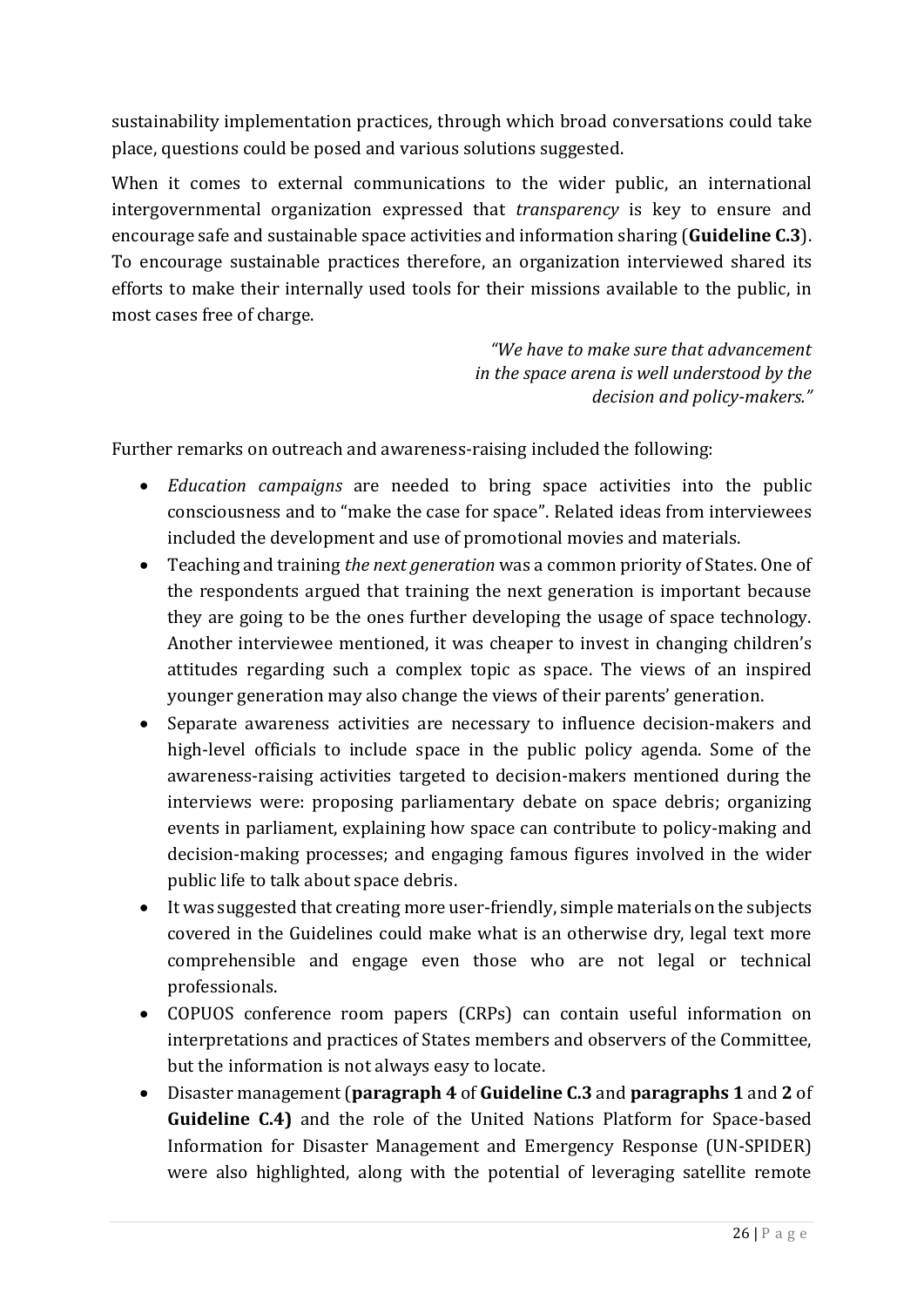sensing activities, especially by countries where disasters are increasingly apparent due to climate change. Some interviewees agreed that through the usage of remote sensing and downstream applications, disaster management is one crucial means through which a government can showcase to its population how space can support and facilitate their safety and improve their daily life.

#### <span id="page-27-0"></span>**VII. Capacity-building**

*"A nation must first learn that they lack a particular knowledge, they will then be eager and willing to receive such knowledge."*

According to interviewees, a State first needs an incentive to begin to focus on space activities. State leaders need to understand the benefits of space usage, space exploration, space technology and its applications to be able to "sell" space activities to its citizens and the public. For that, there need to be entities and experts in the country (be they governmental or non-governmental) with the ambition to undertake space activities, which then encourage administrations and ministries to address related matters, such as legal inquiries or international capacity-building assistance.

> *"A conversation on capacity building needs and requirements will help all countries tackle space debris and promote sustainability."*

When discussing internal capacity-building, a reoccurring challenge articulated by many of the interviewees was the lack of financial and human resources. It was explained that managing space policy and other space activities in a member State needs a dedicated team with enough people focussed on the topic of space and at a common physical location, ideally within a space agency – not resources spread through different functions and institutions. It was also mentioned that a designated person dealing with national implementation of the Guidelines is necessary for proper implementation.

It was underlined by interviewees that countries that have few or no space assets to operate on their own tend to focus on capacity-building for developing their space technologies (**Guideline C.3)**, often through the establishment of university degree programs and by encouraging students to enroll in the relevant fields.

A pivotal point was raised on capacity development and knowledge-sharing support by international professionals. In cases where a lack of capacity is a particular issue, and skilled national expertise is required, the delivery of capacity assistance by those professionals would need to continue over a period of years to firmly establish that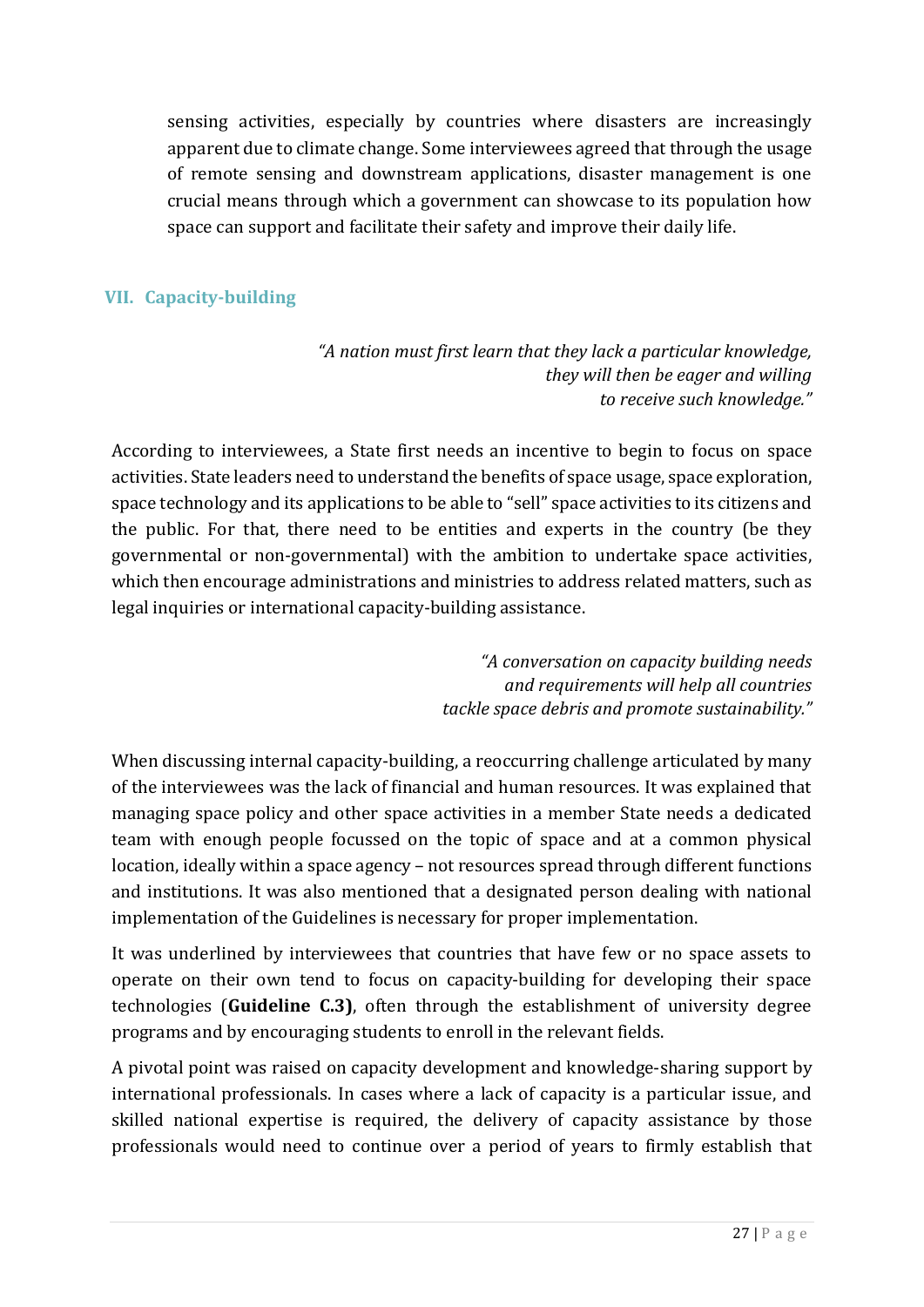capacity. As it was put by one interviewee, "the knowledge is considered delivered when local staff are absolutely skilled."

> *"Capacity utilization means training the appropriate people, monitoring and following up with them to see how they are translating the knowledge acquired in actions when working in the area."*

One interviewee referred to the importance of *capacity-utilization*, and not just capacitybuilding. Consequently, *full knowledge acquisition* includes not only training appropriate people, but also periodic tracking and reviews to see how and if trainees are able to translate the acquired knowledge into action, working in their desired space field.

Working with international intergovernmental organizations can connect Member States with similar needs and help build more systematic, coordinated, and harmonized action plans to assist regional aspirations. As put by one interviewee: *"assisting countries through regional organizations with 'whole capacity-building packages' could help avoid working-in-silos"*, which might have a more effective overall outcome.

> *"It was a bit shocking to learn that you – as a space actor - would like to help, but you don't know how."*

Interviewees recognized that a growing number of industry and private sector entities are trying to provide their services to support sustainable development on Earth (**paragraph 2** of **Guideline C.3)**. At the same time, one of the interviewees expressed disappointment, due to the lack of information on how to contribute to such sustainable development. As an example, according to an interviewee, who is in daily contact with multinational space companies, industry and the private sector are eager to provide satellite capacity to support sustainable development, however, it has not been clear for them what exactly they can do, nor to whom they can suggest their solutions.

Participating in technical fora was mentioned as a practical option to offer economically viable ideas and opportunities to new emerging space-faring nations.

Some interviewees highlighted that some States have regulatory, political or other challenges to sending students and researchers abroad for capacity-building and knowledge sharing, and that they thus need to find other means to learn and build space capacities. Sometimes even importing relevant literature, books and materials on international space policy and technology is difficult, therefore international assistance in that regard is appreciated. The need for legal capacity-building connected to national space law drafting was also frequently mentioned by interviewees.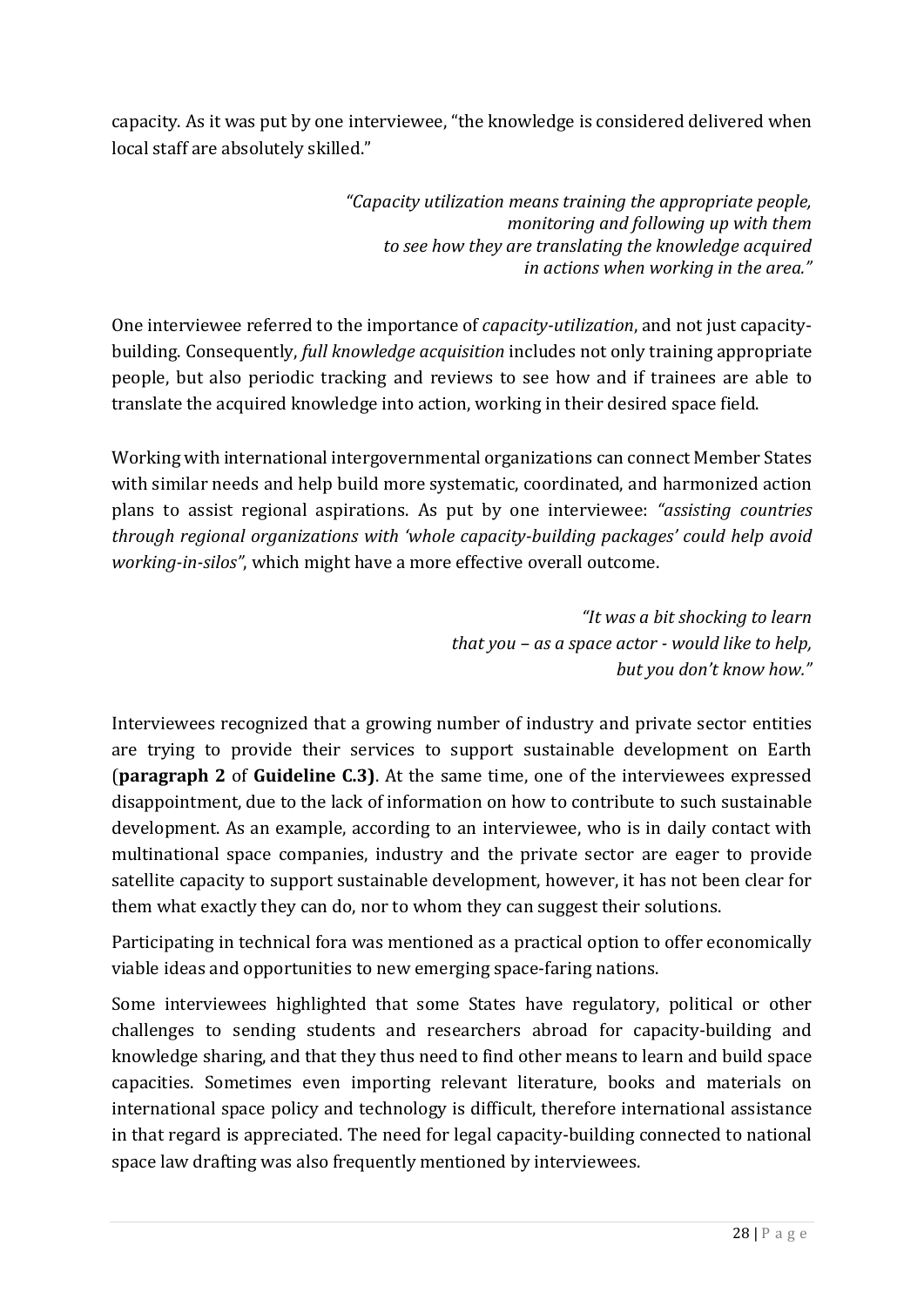Public practices to incentivize start-ups and new space companies were also mentioned by some interviewees. These included, inter alia: public funding given to start-ups to support technical expertise and best designs on how to operate the spacecraft responsibly; offering collision avoidance services free of charge; providing start-ups with facilities from design to operation until end-of-life of space projects; providing infrastructure, labs and software; actively initiating weekly meetings with companies; encouraging visits at national space agencies; public officials responsible for space affairs answering questions directly and promptly; exploring dialogue between the public and private sectors; economic stimulus packages; engagement in incubation programmes; exploring cooperation opportunities with beneficiaries; establishing company clusters near the space agency and universities; providing visiting experts and professionals; and providing data models, tools and trainings.

Incentives mentioned by international intergovernmental organizations included invitations to tender to win zero-interest loans to implement satellite projects with stipulations relevant to responsible practices, or providing business support for spacerelated start-ups through their incubation programmes. International intergovernmental organizations also highlighted their capacity to assist or incentivize the space sector to grow and operate in accordance with the Guidelines, either by providing training themselves, or through partnerships agreements with specialists.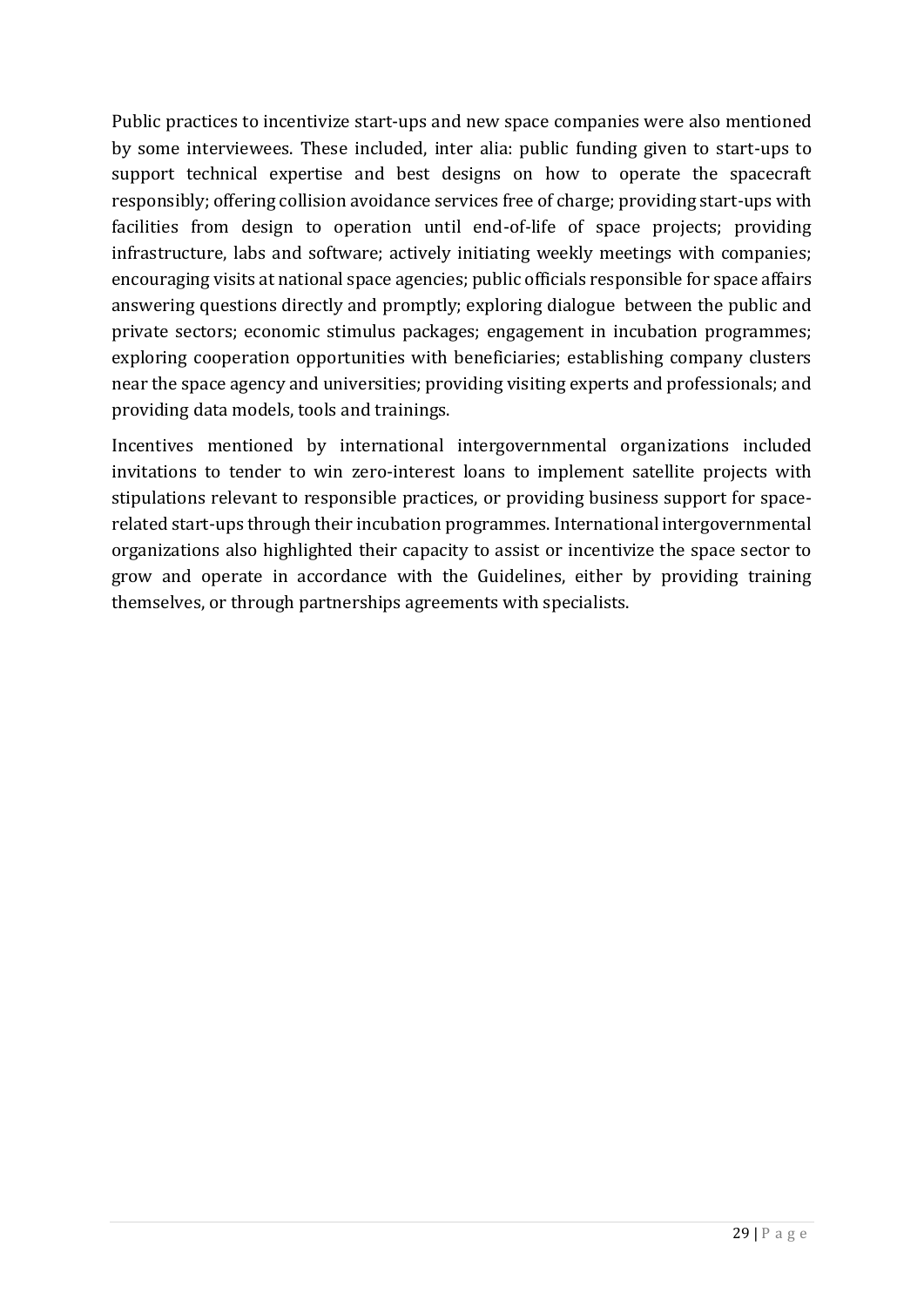### <span id="page-30-0"></span>Section D: Scientific and technical research and development

Some interviewees acknowledged that countries entering the space domain might start with scientific and technical research and development (**Section D**) before operational implementation of space activities (**Section B**). Section D was also highlighted by some respondents as less expensive to implement. Often research and development activities provide emerging countries with quick results, benefits and learning opportunities, especially when there is relevant support from the global space community (see **Section C**). One interviewee pointed out that if good sustainability practices are initiated at the research and development phase, they will continue and flow into the operational phases of space activities.

> *"Every penny that is invested in space needs to be returned for the benefit of the country."*

Interviewees representing States with few space assets agreed that research should focus on providing direct socio-economic benefits for the country. States with few space assets, therefore, generally focus on applied sciences, meaning that what they develop through their research activities needs to be applied to real problems, help address concrete, existing issues in the country, and lead to practical solutions for challenges faced by their society. Furthermore, buy-in or active support for space technology through investing in space research and development activities, can have both short and long-term advantages, as one respondent indicated, especially in new-emerging space-faring nations.

Even in more established space-faring nations, it was pointed out by interviewees that not all space capabilities are operational. They can be research oriented, such as with space situational awareness data processing, the development of space debris research programs and development of space debris evolutionary models, accuracy of orbital data, or regarding evaluation of the impact of large constellations on the long-term pollution of the orbital environment15.

Interviewees provided examples of minimizing the environmental impact of manufacturing and launching space assets (**paragraph 3** of **Guideline D.1**), including working on reusable and eco-design and using materials which are sustainably produced on Earth and burn up in the atmosphere.

Active debris removal missions, developed and carried out in cooperation with industry and the private sector, were flagged by some interviewees in the context of research and

<sup>15</sup> One example given, which demonstrates the importance of research and development, is that in the EU SST Consortium, 80% of the budget goes to R&D, to develop capabilities and upgrade performance, with all other related activities (e.g. collision avoidance, service provision, operation of sensors) only allocated 20% of the budget.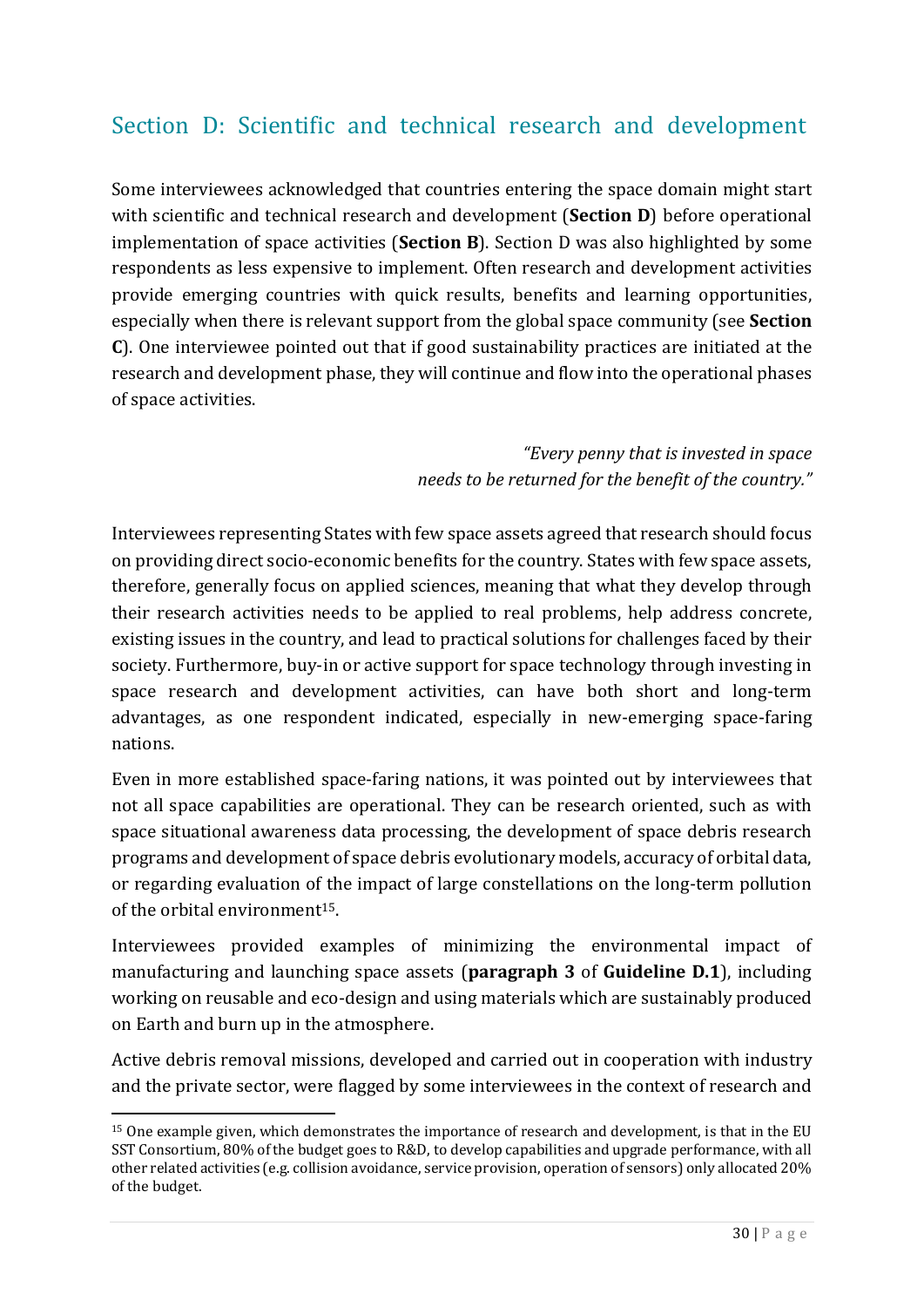development, as was the work of numerous space weather research groups and research institutions.

Other views shared on scientific research and development included:

- Interviewees explained that there were generally large incentives to promoting research and development of technologies that are in support of sustainable and safe activities, in particular as awareness of risks to space sustainability increases.
- Emerging space-faring nations interviewed, in particular highlighted the link between research and development activities and the launch of their first satellite(s). The vital role of academic institutions such as universities in this work was often flagged. In some instances, assistance through partnerships with foreign universities, research institutions and international intergovernmental organizations (see **Section C**) also contributed to successful first launches.
- Relationships between universities and the State varied. In some cases, the governmental sector works closely with universities on space research, while in other instances, the State preferred to offer *scientific independence* to universities.
- Research is often carried out through grants and research budgets made available to universities and research institutions by the State. Student and research scholarships also enhance national capabilities in the space sector.
- Some States noted the value of workshops, carried out in collaboration with educational institutes and research centers across the globe (see **Section C**), in exchanging knowledge and enhancing the skills required in the space sector in the home country.
- Some interviewees emphasized the need to make sure research and development activities are undertaken, and the results made available, in accordance with *international scientific norms*, i.e. publishing data through technical conferences, undergoing peer review for journal articles, as these practices support transparency across the global space community.
- One challenge and constraint highlighted by an interviewee is that space sector manufacturers and sellers may be based outside their national jurisdiction. Countries that do not have sufficient manufacturing capabilities, therefore need to import component parts, which introduces a large upfront cost, resulting in more protracted and costly space research and development projects. Some member States tried to address such challenges through establishing strong cooperation mechanisms, including with partners with manufacturing capabilities.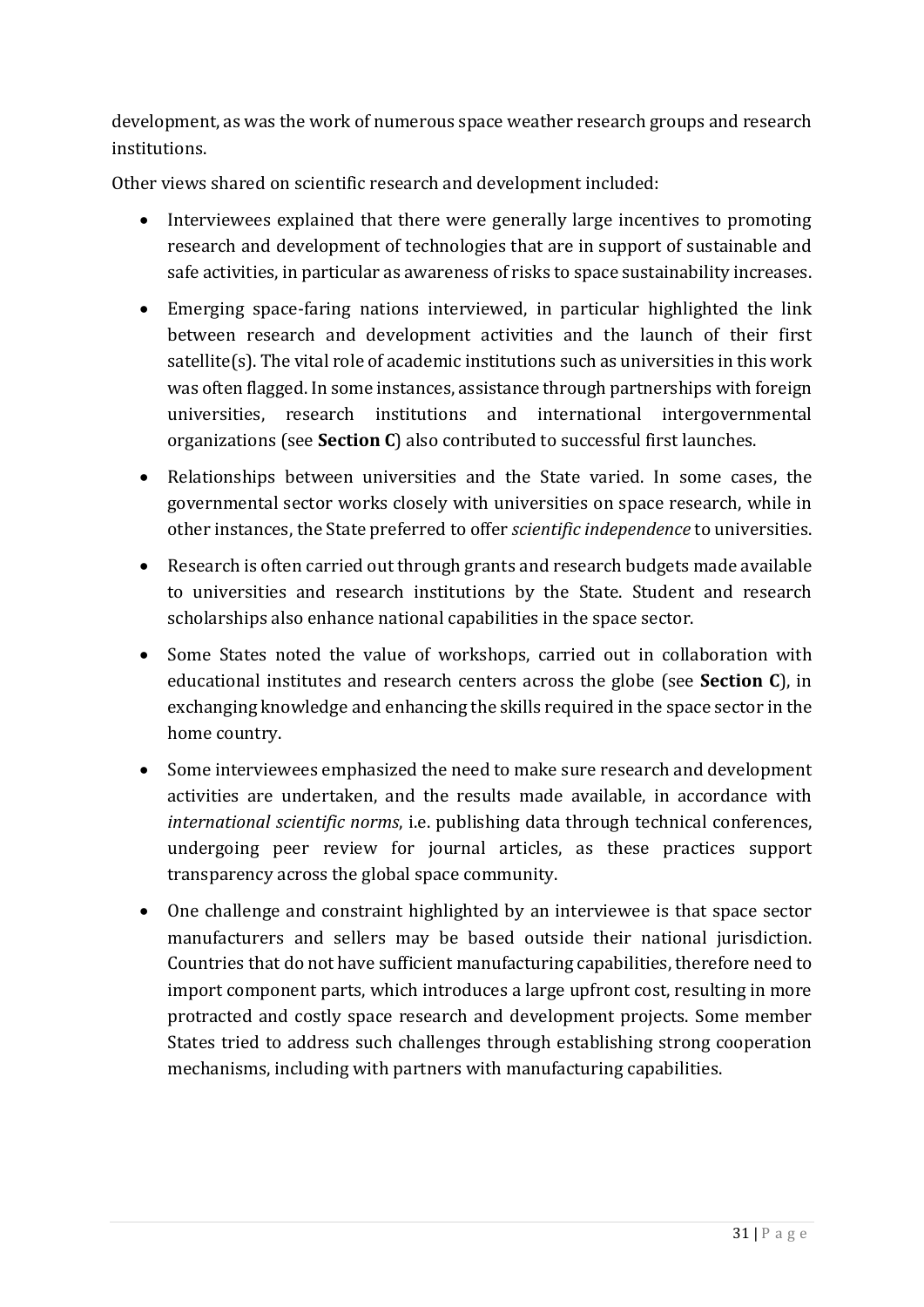# <span id="page-32-0"></span>**Concluding Remarks**

The States and international intergovernmental organizations interviewed considered the adoption of the Guidelines for the Long-term Sustainability of Outer Space Activities by the Committee on the Peaceful Uses of Outer Space (COPUOS) a landmark achievement in space policy and space diplomacy, as well as a crucial step towards protecting the Earth's orbital space environment and ensuring equitable access to the benefits of exploration and use of outer space for peaceful purposes. At the same time, interviewees agreed that further steps are needed to support the implementation of the Guidelines – both at national and international levels.

Information sharing was identified as a cross-cutting need relevant to the successful implementation of most, if not all, of the Guidelines. Cooperation with other entities was among the avenues highlighted for States to collect knowledge and learn from the implementation practices, then voluntarily electing to implement what they feel would be best for them in their national context.

Some stakeholders, despite willingness to contribute to safe and sustainable space activities, were not aware of how they could support greater implementation of the Guidelines, or from whom they can seek assistance if needed, which demonstrated a greater need for international, multi-stakeholder coordination and engagement. Regional and international organizations can play a role in linking needs with available capacities. Interviewees expressed the view that the Office for Outer Space Affairs (UNOOSA), in particular, should continue to raise awareness of the Guidelines for the Long-term Sustainability of Outer Space Activities and connect stakeholders involved in their implementation, so that the agreed texts may be effectively translated into action.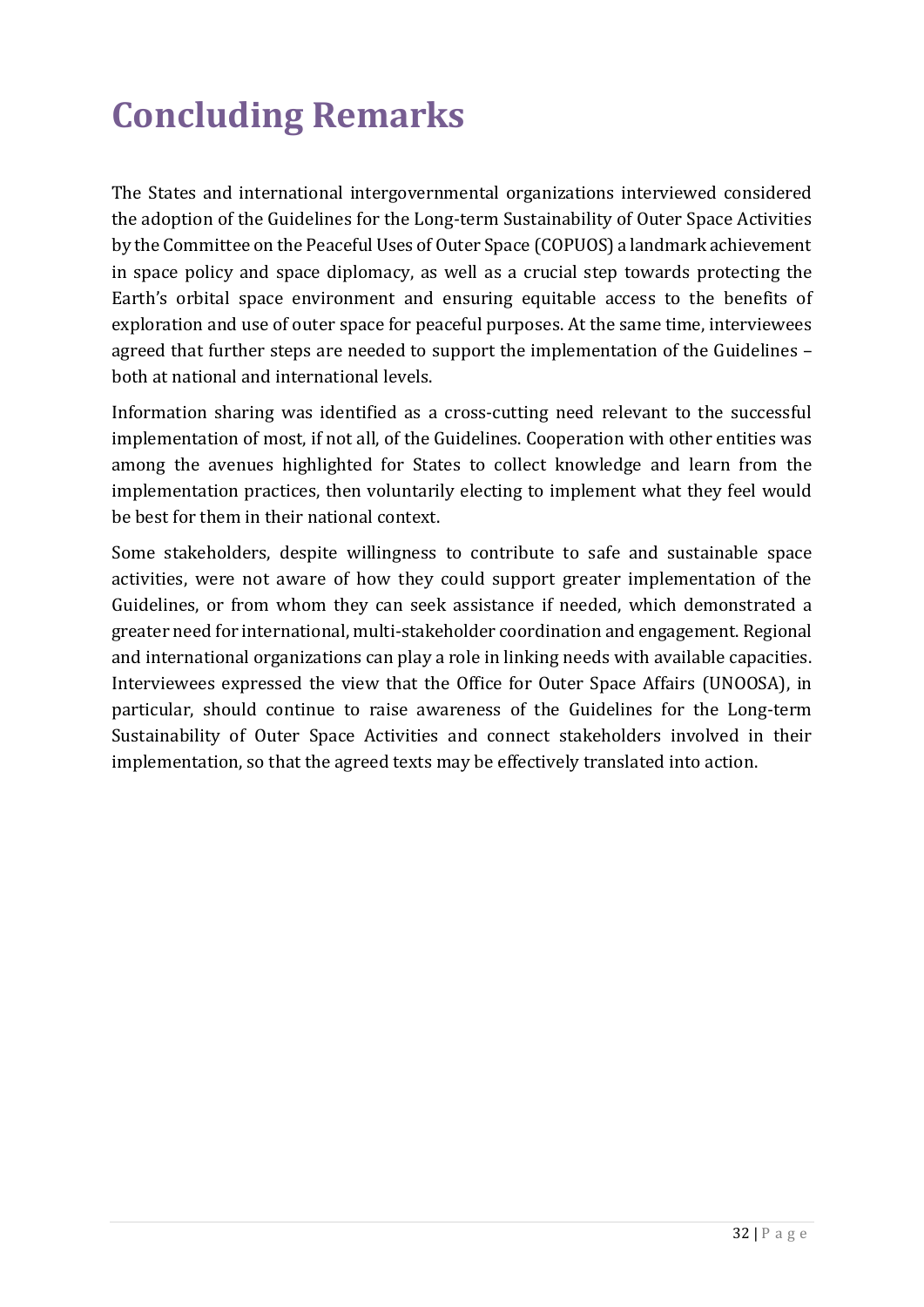## <span id="page-33-0"></span>**Acknowledgements**

The United Nations Office for Outer Space Affairs (UNOOSA) would like to express appreciation to the following member States and international intergovernmental organization who gave their time, completing interviews for this stakeholder study report.

<span id="page-33-1"></span>**States members of the Committee on the Peaceful Uses of Outers Space (COPUOS)**

- 1. Algeria
- 2. Austria
- 3. Bahrain
- 4. Belgium
- 5. Brazil
- 6. Chile
- 7. China
- 8. Colombia
- 9. Czechia
- 10. Denmark
- 11. Ecuador
- 12. Finland
- 13. France
- 14. Germany
- 15. Hungary
- 16. Indonesia
- 17. Israel
- 18. Kenya
- 19. Libya
- 20. Luxembourg
- 21. Malaysia
- 22. Mexico
- 23. New Zealand
- 24. Nicaragua
- 25. Panama
- 26. Paraguay
- 27. Peru
- 28. Philippines
- 29. Poland
- 30. Portugal
- 31. Rwanda
- 32. Slovakia
- 33. Slovenia
- 34. Spain
- 35. United Arab Emirates
- 36. United Kingdom of Great Britain and Northern Ireland
- 37. United States of America